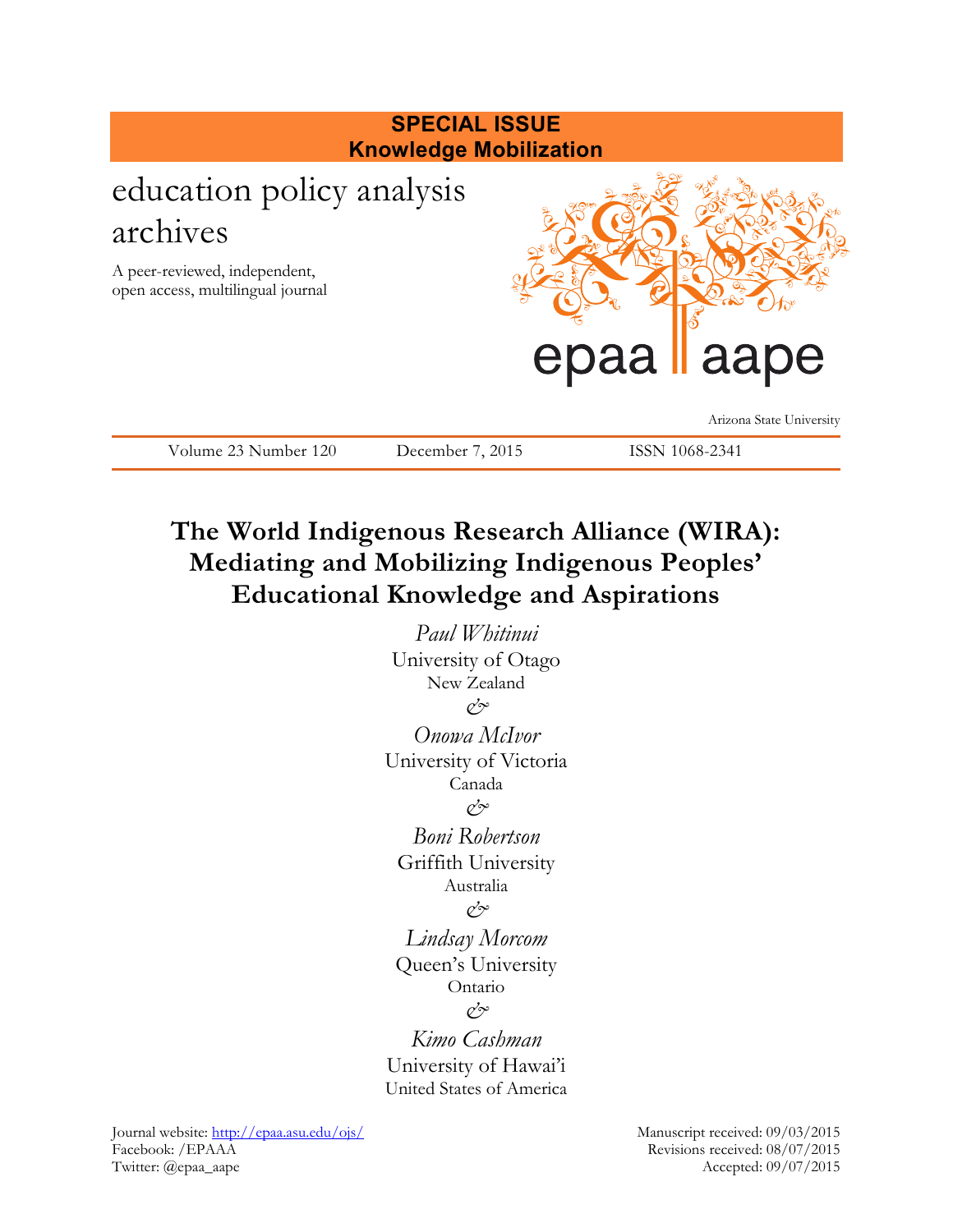#### *&*

# *Veronica Arbon* University of Adelaide Australia

**Citation**: Whitinui, P., McIvor, O., Robertson, B., Morcom, L., Cashman, K., & Arbon, V. (2015). The World Indigenous Research Alliance (WIRA): Mediating and mobilizing Indigenous Peoples' educational knowledge and aspirations. *Education Policy Analysis Archives, 23*(120). http://dx.doi.org/10.14507/epaa.v23.2052. This article is part of EPAA/AAPE's Special Issue on *Knowledge Mobilization* Guest Co-Edited by Dr. Amanda Cooper and Samantha Shewchuk.

**Abstract:** There is an Indigenous resurgence in education occurring globally. For more than a century Euro-western approaches have controlled the provision and quality of education to, and for Indigenous peoples. The World Indigenous Research Alliance (WIRA) established in 2012, is a grass-roots movement of Indigenous scholars passionate about making a difference for Indigenous peoples and their education. WIRA is a service oriented endeavor designed by Indigenous scholars working in mainstream institutions to support each other and to provide culturally safe spaces to share ideas. This paper highlights how WIRA came to be, and outlines the nature and scope of these shared endeavours. Strategically, WIRA operates under the mandate of the World Indigenous Nations Higher Educational Consortium (WINHEC) who regularly report to the General Assembly of the United Nations Indigenous Peoples Permanent Forum on Indigenous Issues (UNPFII) pertaining to Indigenous Peoples and their education (United Nations Permanent Forum on Indigenous Issues, 2007). Indeed, this collaboration provides the opportunity to share best practices across respective countries, and to co-design interdisciplinary, dynamic and innovative educational research. Since the inception of WIRA, a number of research priorities have emerged alongside potential funding models we believe can assist our shared work moving forward. The launching of WIRA is timely, and sure to accelerate the goals envisaged by WINHEC, and Indigenous peoples aspirations in education more generally.

**Keywords**: indigenous education; international; self-determination; collaborative research; aspirations; knowledge mobilization.

#### **La Alianza Mundial de Investigaciones Indígenas (WIRA): Mediación y Movilización de los conocimiento y aspiraciones educativas de los Pueblos Indígenas**

**Resumen:** Hay un resurgimiento indígena en la educación que ocurre a nivel mundial. Durante más de un siglo enfoques euro-occidentales han controlado el suministro y la calidad de la educación de y para los pueblos indígenas. La Alianza Indígena Mundial de Investigación (WIRA por su sigla en inglés), establecida en 2012, es un movimiento de base de académicos indígenas apasionado por contribuir a los pueblos indígenas y su educación. WIRA se orienta para brindar servicios diseñados por estudiosos indígenas que trabajan en instituciones convencionales para apoyarse mutuamente y proporcionar espacios culturalmente seguros para compartir ideas. Este documento pone de relieve cómo WIRA llegó a ser, y describe la naturaleza y el alcance de estos esfuerzos compartidos. Estratégicamente, WIRA opera bajo el mandato del Consorcio para la Educación Superior de las Naciones Indígenas del Mundo (WINHEC por su sigla en inglés) que informa periódicamente a la Asamblea General de las Pueblos Indígenas, Foro Permanente de las Naciones Unidas sobre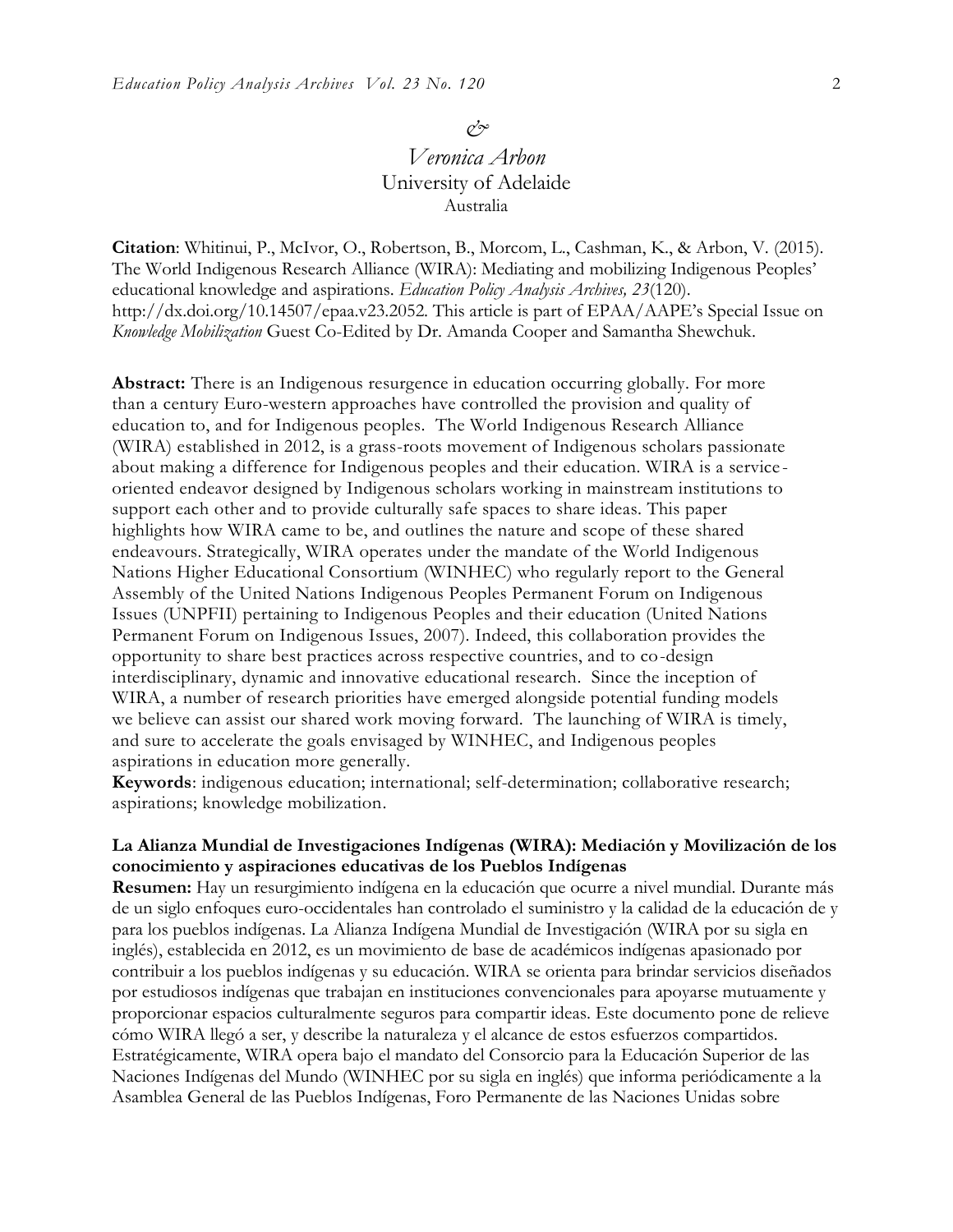Cuestiones Indígenas (UNPFII) pertenecientes a los pueblos indígenas y su educación (Foro Permanente sobre Cuestiones Indígenas de las Naciones Unidas, 2007). De hecho, esta colaboración ofrece la oportunidad de compartir las mejores prácticas de los respectivos países, y para el codiseño de una investigación educativa interdisciplinar, dinámica e innovadora. Desde el inicio de WIRA, una serie de prioridades de investigación han surgido junto a modelos potenciales de financiación que creemos que pueden ayudar a nuestro trabajo común de seguir adelante. El lanzamiento de WIRA es una oportunidad para acelerar las metas previstas por WINHEC y las aspiraciones de los pueblos indígenas sobre la educación en general.

**Palabras clave:** educación indígena; internacional; libre determinación; investigación colaborativa; aspiraciones; movilización de los conocimientos.

#### **A Aliança Internacional de Pesquisa Indígena (WIRA): Mediação e Mobilização de conhecimentos e aspirações educacionais dos povos indígenas**

**Resumo:** Há um ressurgimento da educação indígena, que ocorre em todo o mundo. Por mais de um século abordagens euro-ocidentais tem controlado a oferta e a qualidade da educação de e para os povos indígenas. A Aliança Internacional de Pesquisa Indígena (WIRA por sua sigla em Inglês), criada em 2012, é um movimento popular de acadêmicos indígenas apaixonados por contribuir para os povos indígenas e sua educação. WIRA tem como objetivo prestar serviços projetados por estudiosos indígenas que trabalham em instituições regulares para apoiar uns aos outros e proporcionar espaços culturalmente seguros para compartilhar idéias. Este documento destaca como WIRA se formou, e descreve a natureza e a extensão desses esforços compartilhados. Estrategicamente, WIRA opera sob o mandato do Consórcio Mundial para Educação Superior das Nações Indígenas (WINHEC por sua sigla em Inglês) que informe periodicamente a o Fórum Permanente da Assembleia Geral sobre Povos Indígenas das Nações Unidas sobre Questões Indígenas (UNPFII) pertencentes aos povos indígena e educação (Fórum Permanente sobre Questões Indígenas das Nações Unidas, 2007). De fato, esta colaboração oferece uma oportunidade para compartilhar as melhores práticas nos respectivos países, e para co-projetar uma pesquisa educacional interdisciplinar, dinâmica e inovadora. Desde o início do WIRA, uma série de prioridades de investigação surgiram com modelos de financiamento potenciais que achamos que poderiam ajudar o nosso trabalho comum. O lançamento da WIRA é uma oportunidade para acelerar as metas estabelecidas pela WINHEC e para as aspirações dos povos indígenas à educação em geral.

**Palavras-chave:** educação indígena; internacional; auto-determinação; investigação em colaboração; aspirações; mobilização do conhecimento.

#### **Introduction**

Indigenous nations are collecting their energies and driving the resurgence of Indigenous people and their knowledge worldwide. The World Indigenous Research Alliance (WIRA) is a strategic and determined response to this growing movement. The objective being to improve upon the realities of our co-existence with settler societies and to assert ourselves as self-determining and resilient in the face of new forms of colonization. For Indigenous peoples worldwide, this struggle has often resulted in the denial of the scholarship of their knowledge and knowledge systems. Similarly, it has also hindered our ability to participate fully in education systems based on culturallyincongruent policies and practices intergenerationally (United Nations Permanent Forum on Indigenous Issues (UNPFII), 2007, 2009; World Indigenous Nations Higher Education Consortium (WINHEC), 2014).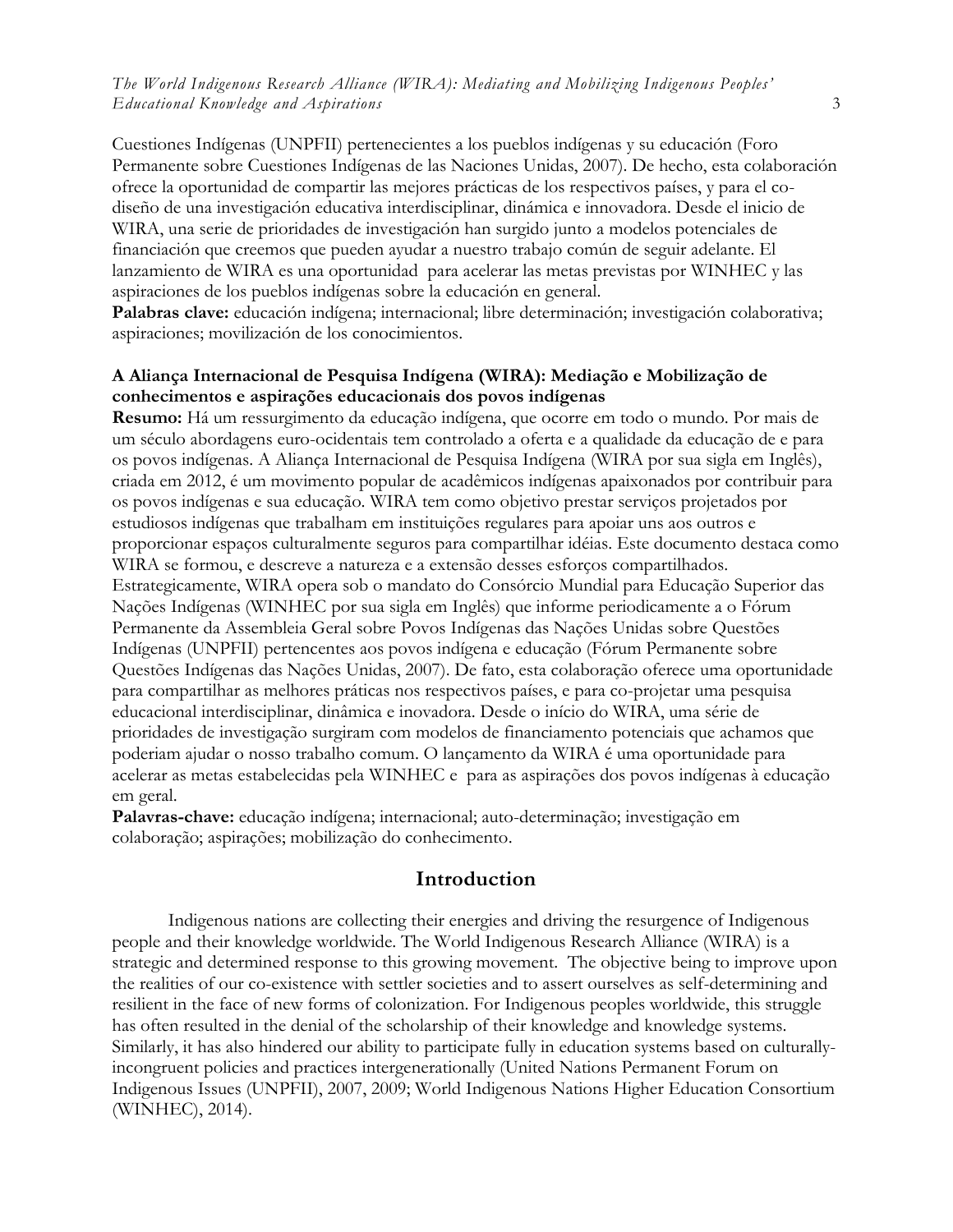$\overline{a}$ 

Whilst there is evidence of increased engagement of Indigenous peoples in the western education system for over the past number of decades, the on-going educational and academic disparities between the Indigenous peoples and non-Indigenous people of Aotearoa-New Zealand, Australia, Canada, Hawai'i<sup>1</sup>, and the United States remains a major concern in regards to nurturing and fostering genuine educational partnerships for respectful and empowering decision-making.

In each of the partner countries, legacies of colonial oppression have had a significant impact upon the wellbeing and development of Indigenous people (Battiste & Henderson, 2000; Grande, 2004; Kincheloe & Steinberg, 2008; Smith, 2012). Today, Indigenous peoples are tasked with addressing the myriad of results that colonization has had (and continues to have) on our communities and nations. Land theft, forcible relocation, suppression of Indigenous cultural practices, values and beliefs, loss of language, and disruption of family life are but a few of the consequences of colonial policies (Alfred, 2009; Jackson, 1998; Mutu, 1998). These factors, among others, have denied Indigenous people their right to self-determination, and their inherent sovereign rights to bicultural and cultural education at all levels (Battiste, 2005; Raumati Hook, 2007; Walker, 2005).

Despite the development of treaties and international instruments of law, culturallyincongruent policies imposed by successive governments have resulted in Indigenous peoples experiencing less equitable educational and academic opportunities than non-Indigenous peoples (UNPFII, 2007, 2009). Around the world, unacceptable levels of Indigenous student's achievement across all levels of the education system remain (Assembly of First Nations (AFN), 2012; Marriott & Sim, 2014; Ministry of Education, 2008). Although there are increasing signs of Indigenous people succeeding in the education system, the attrition and progression rates of Indigenous students remains unacceptably low (AFN, 2012; Marriott & Sim, 2014; Ministry of Education, 2008). Concerned for the wellbeing and development of their people, Indigenous scholars, knowledge holders, and Elders are mobilizing to address the educational discrepancies imposed upon their people. In so doing, Indigenous scholars and community educators are challenging governments to address the imposition of political practices that have kept their people culturally, socially, politically, and economically marginalized.

In their quest to address the conditions imposed upon their people, the voices of Indigenous scholars, knowledge holders and community educators are progressively mounting a stern challenge to the inappropriate nature and imposition of the western systems in a manner that is culturally unique and revolutionary. Of particular note, is the work being pursued by a global network of Indigenous scholars, knowledge holders, Elders and community educators committed to progressing the goals and objectives of the United Nations Declaration on the Rights of Indigenous Peoples through education (United Nations General Assembly, 2007). Established in 2002, the World Indigenous Nations Higher Education Consortium (WINHEC) created a vehicle through which a series of ground-breaking initiatives could be developed. This grassroots organization offered Indigenous Nations the opportunity to advance the education of their people through evidencedbased, community-targeted research, and culturally-aligned education.

<sup>&</sup>lt;sup>1</sup> The Hawaiian Kingdom acquired recognition of its independence on December 19, 1842, by the United States of America and declared itself a neutral state in 1854. For information on the prolonged and illegal occupation of the Hawaiian Kingdom by the United States of America since 1898 and the enduring sovereignty of Hawai'i, see Sai, D. K. (2011). *Ua mau ke ea - sovereignty endures: An overview of the political and legal history of the Hawaiian islands.* Honolulu: Pu'a Foundation.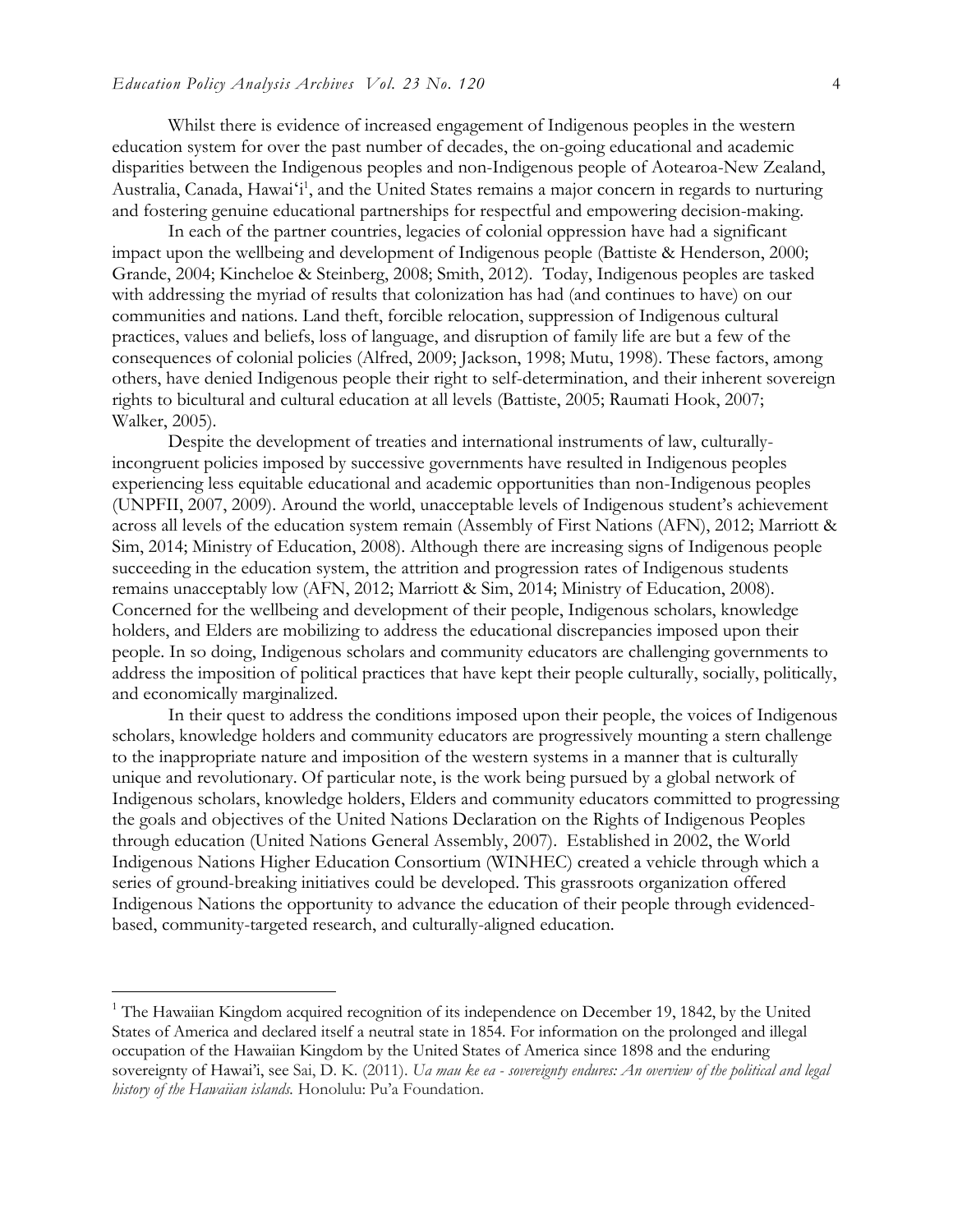This paper highlights how a collective of Indigenous academics from Aotearoa-New Zealand, Australia, Canada and the United States (Hawai'i) are working collaboratively with WINHEC to advance the aims of the World Indigenous Research Alliance (WIRA).

#### **A Global Alliance for Indigenous Educational Research**

The intent to establish a global Indigenous research entity followed an extensive global survey by the WINHEC Research and Journal Working Party (RJWP) to ascertain the thoughts of a wide spectrum of stakeholders as to the role of research on the wellbeing of Indigenous Nations. The findings of this global survey contributed to a proposal being brought forward for Executive Board consideration at the WINHEC AGM hosted by Dong Hwa University, Taiwan in 2012. It was found that Indigenous academics, community leaders and Elders are significantly underrepresented within the mainstream university sector, in the development of educational policy and within research worldwide.

The proposal aligned with WINHEC-RJWP to address the current under-representation of Indigenous peoples in fields of research that engages with, and builds upon the capacity within Indigenous communities. The overall vision of the global Indigenous research entity WIRA was to build a forum through which the scholarship and contributions of Indigenous research and knowledge can be profiled and acknowledged at national and international levels.

 The 2014 WINHEC AGM afforded many of the working parties the opportunity to reconnect and update one another on recent developments, as well as to discuss key initiatives, strategies, and activities for the coming year. The launching of the World Indigenous Nations University (WINU) at Crown Point, Navajo Technical University, New Mexico in August 2013 was a significant milestone bought about by Indigenous peoples themselves (WINHEC, 2013). WINHEC, WINU, and the World Indigenous Peoples Conference on Education (WIPCE, 2015) provide the strategic and professional validity to legitimize what we do as part of the WIRA.

#### **World Indigenous Research Alliance (WIRA)**

WIRA was officially launched at the 2012 WINHEC AGM and research conference held in Taiwan. The WIRA vision refers to "Indigenous peoples leading research action with, for and by Indigenous peoples through WINHEC collaborations." The key rationale of WIRA is to provide a network for educators, academics, tribal, and community groups collaboratively working to improve the educational futures of Indigenous peoples. The rationale is motivated by three key factors. First, the ongoing educational disparities between Indigenous peoples and non-Indigenous peoples remain glaringly unacceptable. Second, a legacy of loss underpins the on-going crisis of inequalities of Indigenous peoples in education. Third, the loss of land, language, culture, and identity are considered the most significant factors responsible for Indigenous peoples' underachievement in the current education system.

WIRA mission is to build Indigenous educational researcher capacity and Indigenous research leadership accessible to Indigenous communities and organizations. Through the use of technology, WIRA consists of geographically separated research sites or nodes. This mission is being achieved through initiatives that involve fostering respectful relationships between Indigenous peoples and academic institutions to achieve the educational aspirations our communities actively seek.

As such, WIRA has a number of key goals. First, we are establishing a critical mass of Indigenous scholars who engage in research at international, national and tribal levels in diverse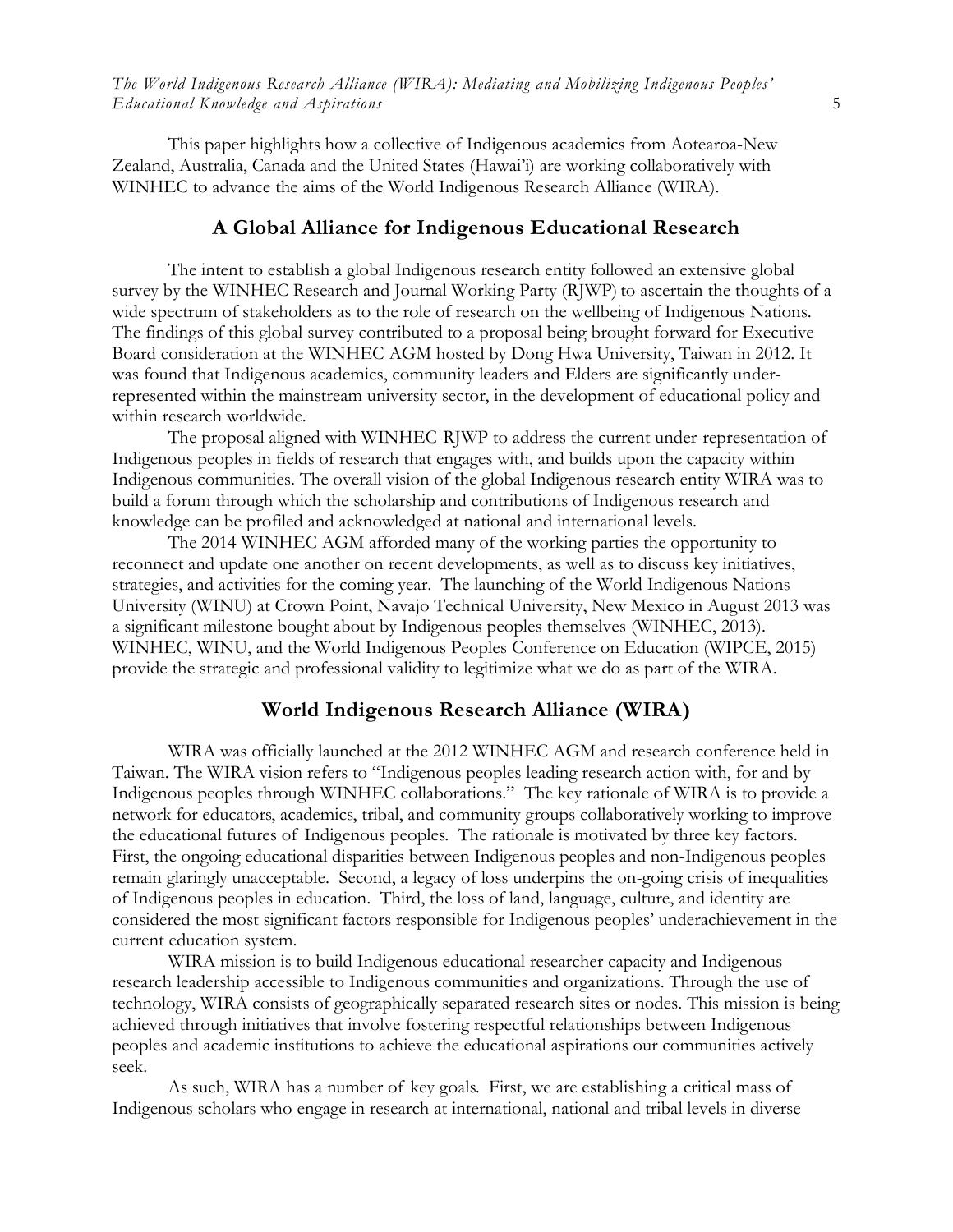Indigenous contexts. Through this interconnected national and international consortium, Indigenous educational researchers will be empowered to protect and promote diverse Indigenous peoples' knowledge, stories and histories through evidentiary and culturally astute methods of consultation and engagement. We will continue to strive for a strong position for Indigenous research on issues of importance to Indigenous people at the forefront of excellence sought by entities such as the United Nations, UNESCO and other national and international research entities. Second, we are building on and strengthening the existing culturally and professionally skilled, qualified Indigenous research workforce who will lead in shaping and implementing a global Indigenous research agenda that influences national social policy around Indigenous issues. Through these initiatives, we will provide a unique and viable research alternative to communities, Indigenous and non-Indigenous stakeholders, governments, and service providers nationally and internationally. Finally, we will enable and engage in Indigenous-led research as a visible and central component contributing to the development and growth of nations that proactively embraces the principles of the United Nations Declaration on the Rights of Indigenous Peoples and other instruments of international note such as the Declaration of Human Rights for Indigenous Peoples.

The heart of WIRA seeks to collaboratively address several key issues. There has been a historical lack of engagement with Indigenous peoples and communities in research designed to influence the development of policies and services for Indigenous populations. This lack of tangible collaboration and engagement of Indigenous academics, Elders, knowledge holders and communities in the development of research projects, research designs and methodologies has created a serious rift between Indigenous peoples and communities and the academic community, in some cases. Limited and questionable cultural competencies among some non-Indigenous academic staff engaging in Indigenous-focused research have also served to widen this and the consequences experienced by Indigenous populations often dire. The under-representation of Indigenous academic staff and Elders as supervisors and role models for Indigenous postgraduate students has also made it difficult for many Indigenous people to attain careers as researchers.

WIRA's terms of reference guide and enables space to mediate and advocate for changes in education that will improve, benefit, and/or advance the educational aspirations of Indigenous peoples and communities. WIRA is now the forum responsible within WINHEC to support, enact, and conduct quality research and scholarship initiatives, developments, and activities that benefit the educational aspirations of Indigenous peoples, and communities. In taking up this responsibility, WIRA engages with Elders, local knowledge holders, WINHEC Executive Board members, and communities and is also the forum for the discussion of strategies and priority areas for action to support and enact.

As a result of this mandate, a number of priorities for WIRA have been identified. First, WIRA will engage in research and scholarly collaborations for, by, and with Indigenous peoples and their communities regarding their educational goals, aspirations, improvements and outcomes. Secondly, it will foster the development of national and international collaborative research between Indigenous researchers and, where applicable, non-Indigenous researchers, that highlights the expertise of Indigenous scholars, Elders, and representatives based in educational institutions, community organizations, and in government. Thirdly, it will provide well-informed advice and guidance to the United Nations Permanent Forum on Indigenous Rights, Economic and Social Council, and other forums of note on issues of pertinence to Indigenous Peoples education through research. The following diagram provides a visual representation of the strategic priorities for action identified within WIRA, drawing on these strengths.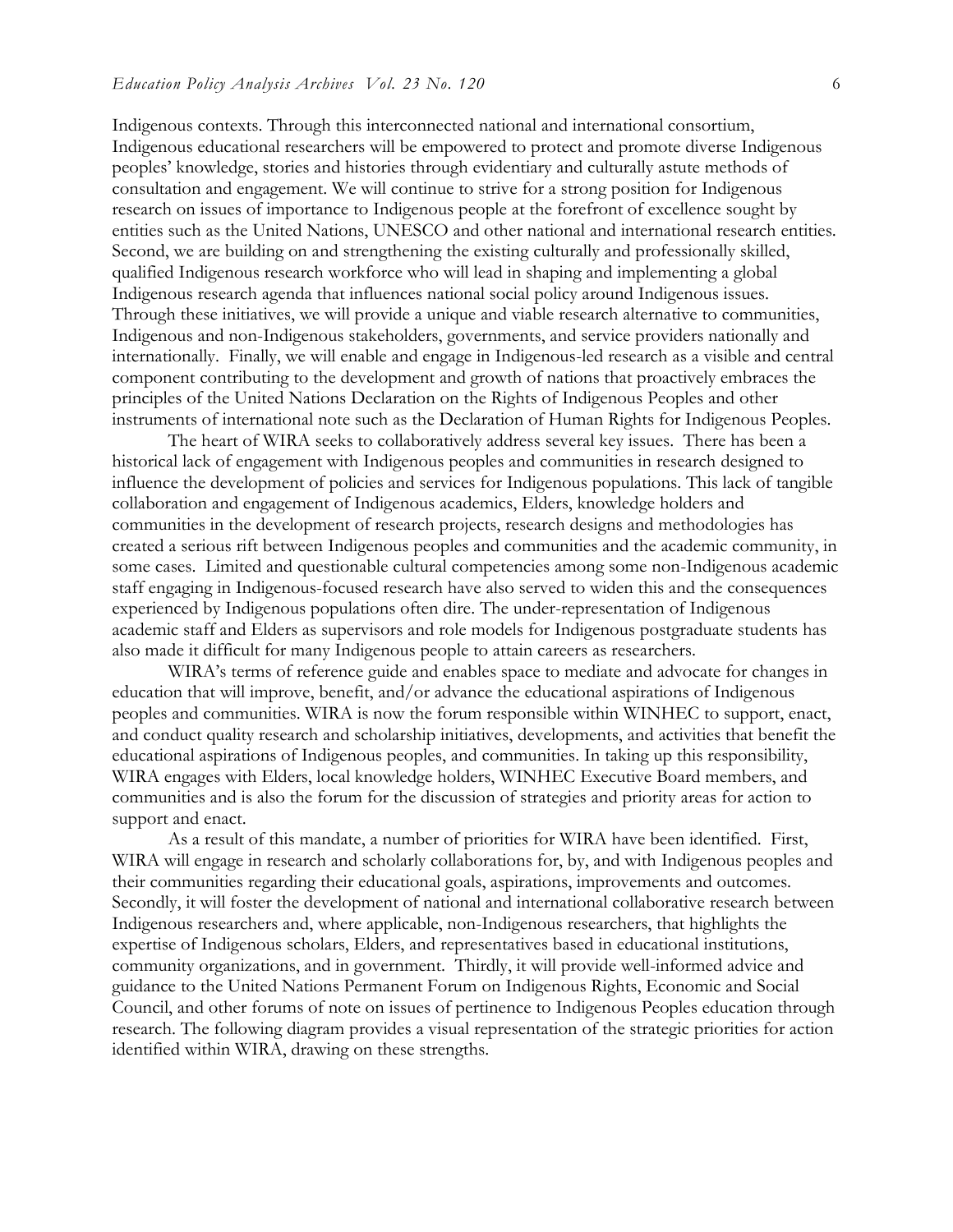

*Figure 1.* The World Indigenous Research Alliance (WIRA) Priorities for Action.

The following specific knowledge areas are based on the current experiences and expertise members bring to WIRA, and in which we believe, are broad enough to be inclusive of the key goals and aims underpinning the purpose underpinning WIRA, and of WINHEC more generally.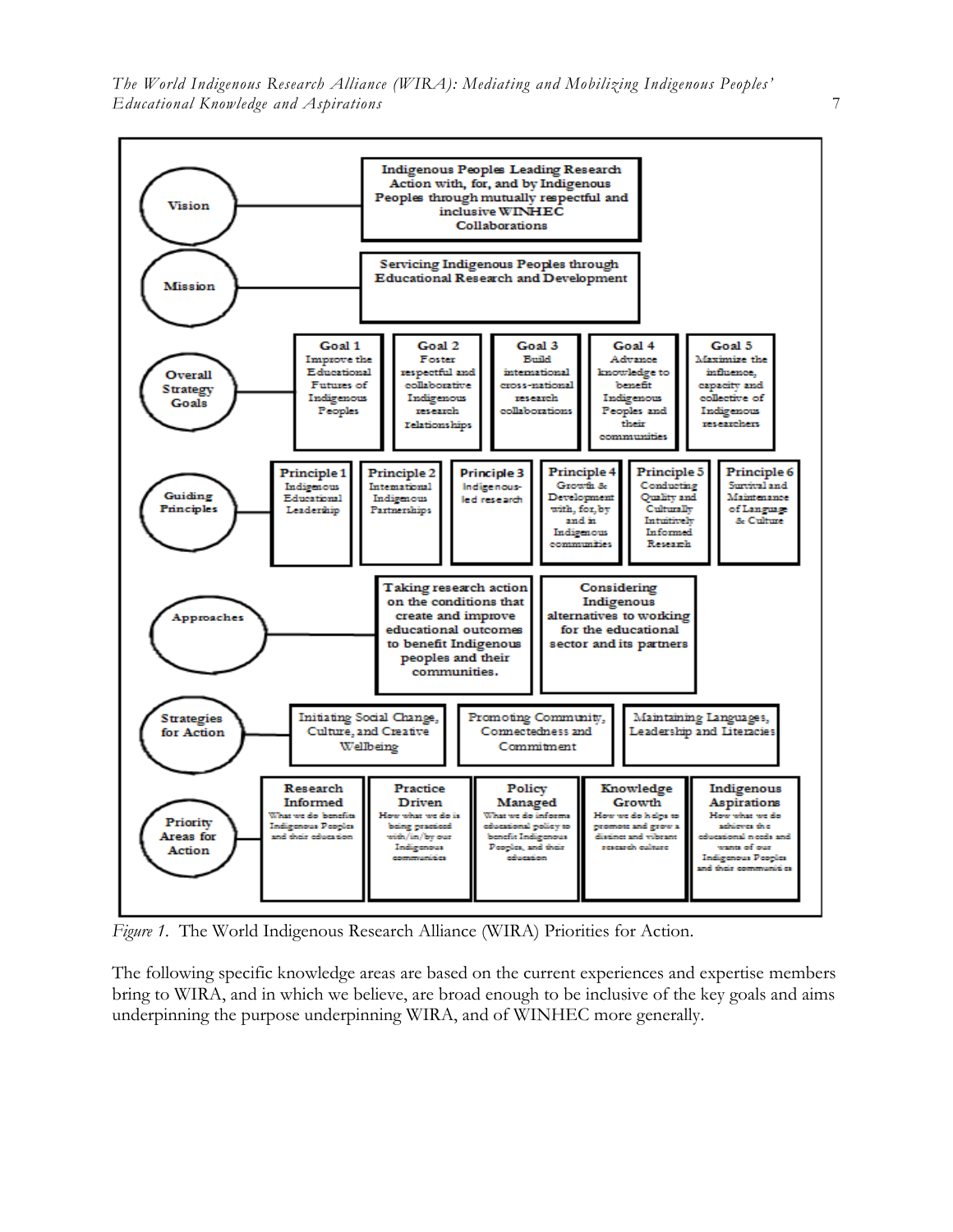

*Figure 2.* WIRA Conceptual Knowledge Framework.

In effect, WIRA brokers the connection between research, policy and practice by reimagining, repositioning and asserting what we can control, and what we need to do to survive and thrive as Indigenous peoples in the 21<sup>st</sup> century. From this standpoint, we offer collective guidance on legitimate Indigenous educational research knowledge, who benefits, and who deserves to know while remaining accountable to our communities, and in particular, tribal leaders, elders and families.

#### **WIRA Priorities for Action**

WIRA is based upon the development of collaborative research between Indigenous researchers and member colleges, institutions and sites of higher learning at the national and international levels. WINHEC has already developed an extensive research network, having worked collaboratively on a number of projects of significance during the past five years, gaining wide international interest and support from key Indigenous educators, Elders and researchers in Canada, Aotearoa-New Zealand, Samiland, Alaska, USA, Hawai'i, Taiwan and Australia. In each of these locations, WIRA has connections to Indigenous people from many clans, tribes, nations and organisations keen to develop national and international links that will promote and develop the need for research to address the health and wellbeing of Indigenous people and communities. This work is facilitated by support from member organizations in several countries, such as the Wanangas in Aotearoa-New Zealand, National Aboriginal and Torres Strait Islander Higher Education Consortium (NATSIHEC) in Australia, American Indian Higher Education Consortium (AIHEC)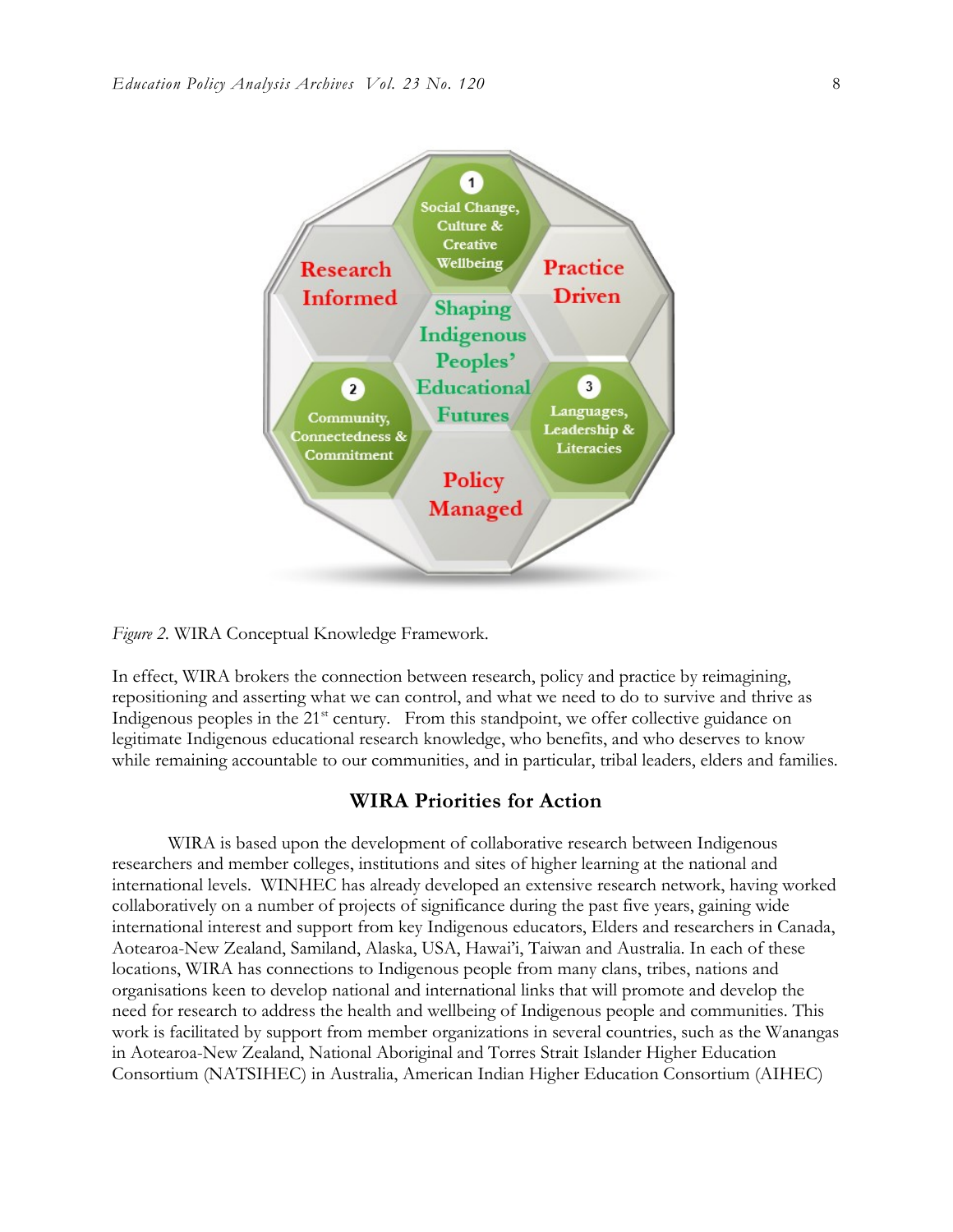in the USA, and First Nations Adult and Higher Education Consortium FNAHEC in Canada, as examples.

As a network, WIRA members have agreed to work collaboratively on research projects that are community, school, and family-based and interdisciplinary by their nature and design. Currently, there are a number of Indigenous scholars within WIRA who are focused on Indigenous achievement; curriculum, pedagogy, teaching and learning; teacher education; and Indigenous language revitalization. The combination of the skills, resources, approaches, and research members bring from these respective fields will assist in moving the collective research agenda forward. The following diagram provides the proposed dimensions of research related to improving the educational futures of Indigenous peoples, and their communities.



*Figure 3.* Dimensions of research related to the educational futures of Indigenous peoples

The diagram highlights four key dimensions for education including constructivism (i.e., constructing knowledge understanding and knowledge of the world, through experiencing things and reflecting on those experiences from Indigenous perspectives); applied education (i.e., exacting applied work from settings where Indigenous peoples teach and/or learn); educational services and systems for Indigenous populations (i.e., to provide professional learning or development opportunities that fit the special character and educational aspirations of Indigenous peoples, and their communities); and social, cultural, and environmental influences in education of Indigenous communities (i.e., exploring innovative and creative pillars, pathways and prospects for achieving measureable educational success) . The main goal being to support the integration of researchers into collaborative interdisciplinary Indigenous focused research teams. These relationships are not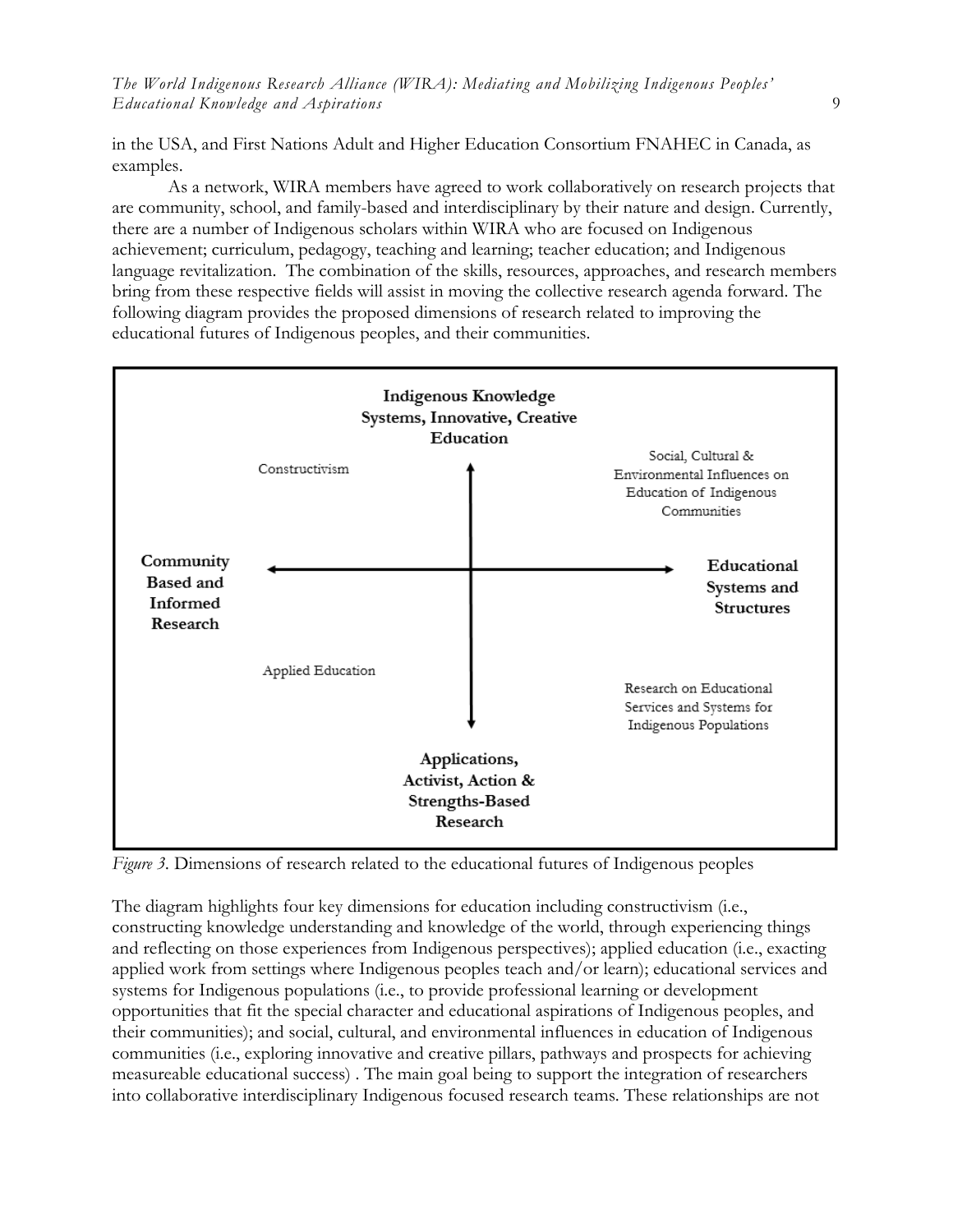only important to achieving the goals of WIRA, but also hold significance for helping to create meaningful involvement and integration of Indigenous knowledge mobilization on a global scale.

#### **World Indigenous Nations Higher Education Consortium**

The World Indigenous Nations Higher Education Consortium (WINHEC), under which WIRA is situated, was first established in August 2002 on the homelands of the Nakoda (Stoney) people at Kananaskis, Alberta, Canada. The founding aim of WINHEC is as follows:

We gather as Indigenous Peoples of our respective nations recognizing and reaffirming the educational rights of all Indigenous Peoples. We share the vision of all Indigenous Peoples of the world united in the collective synergy of self-determination through control of higher education. Committed to building partnerships that restore and retain indigenous spirituality, cultures and languages, homelands, social systems, economic systems and self-determination. (WINHEC, 2002, p. 2)

In congruence with Articles 13 through 16 of the United Nations Declaration on the Rights of Indigenous Peoples, the goals and objectives of WINHEC are to provide an international forum to support Indigenous peoples to pursue common goals in all areas of education.

Furthermore, a number of working parties have been subsequently created to uphold the purpose and vision of WINHEC. The Accreditation Authority board, for example, works towards promoting and upholding the cultural competencies, standards, and practices educational institutions strive to emulate. Other working parties that support the wider goals of WINHEC include the Funding, Technology and Software Working Party; WINHEC Review Working Party; Academic Programmes Working Party; Research and Journal Working Party (RJWP); Youth/Elder councils Working Party; Graduate Working Party (i.e., mentoring for Masters and PhD students and postgraduate courses, programmes and qualifications); Languages and Culture Working Party; Early Childhood Education Working Party, and; Sustainable Development – Climate Change Working Party.

#### **Current configuration of WIRA**

Representatives of WINHEC continue to host and convene annual opportunities for WIRA to meet as a collective in partnership with Indigenous communities, tribal colleges and universities. Sustained activity between WIRA meetings is required to achieve maximum benefit. The co-chairs of WIRA currently work together to provide continuity in operationalizing initiatives as discussed by WIRA members. The following diagram is the current configuration of WIRA structure: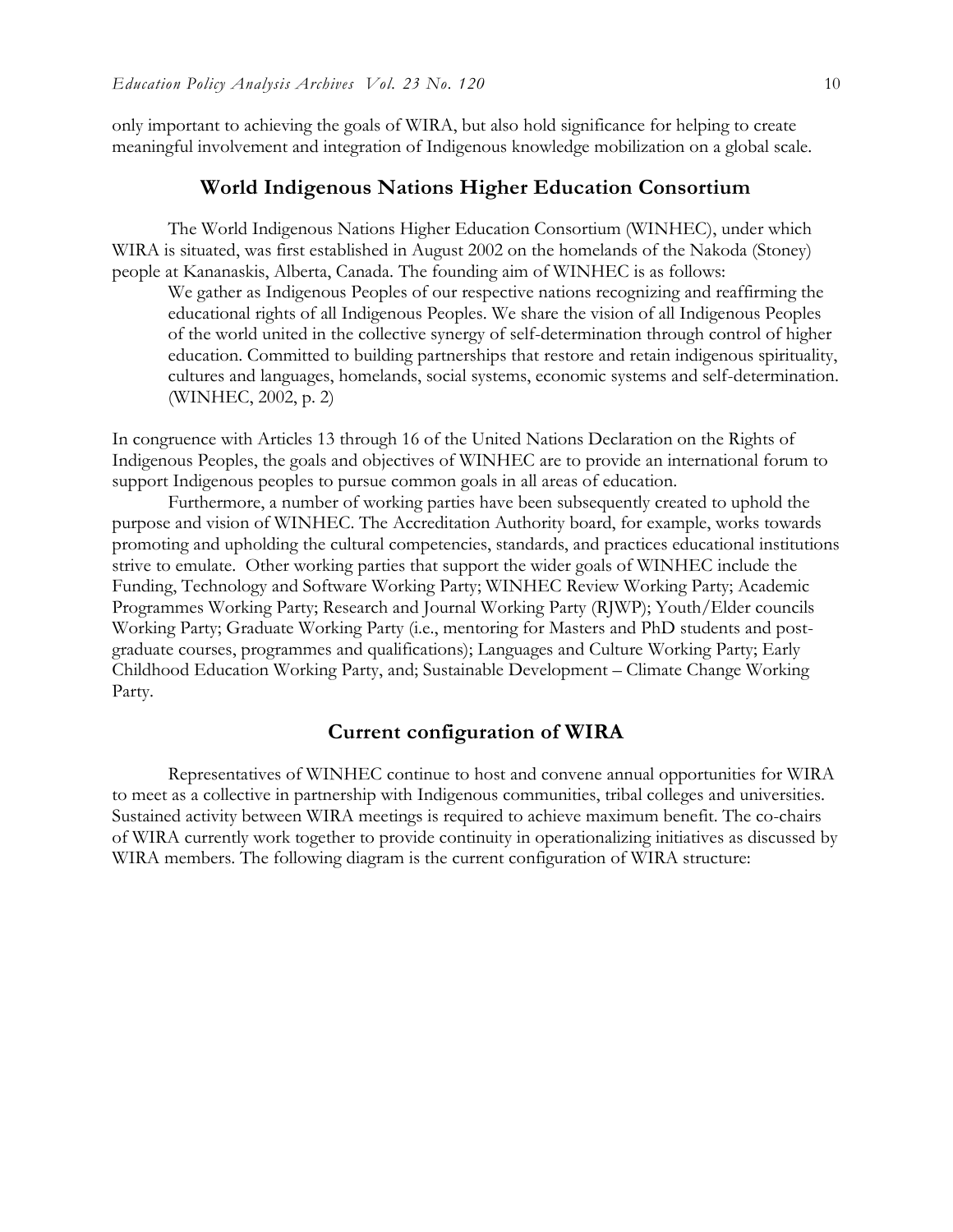

*Figure 4.* Current configuration of WIRA

The WIRA committee emerged out of the RJWP. The co-chairs of WIRA carry out the RJWP terms of reference affirmed by the WINHEC Executive Board in 2014. WIRA also reports to the WINHEC Executive Board on all matters concerning research and development. We acknowledge that we cannot do this work in isolation, and that our current places of work, Indigenous elders, leaders, knowledge holders, and cultural experts all provide the impetus to do what we do. Without their continued support, WIRA or indeed the mobilization of knowledge, would not be possible.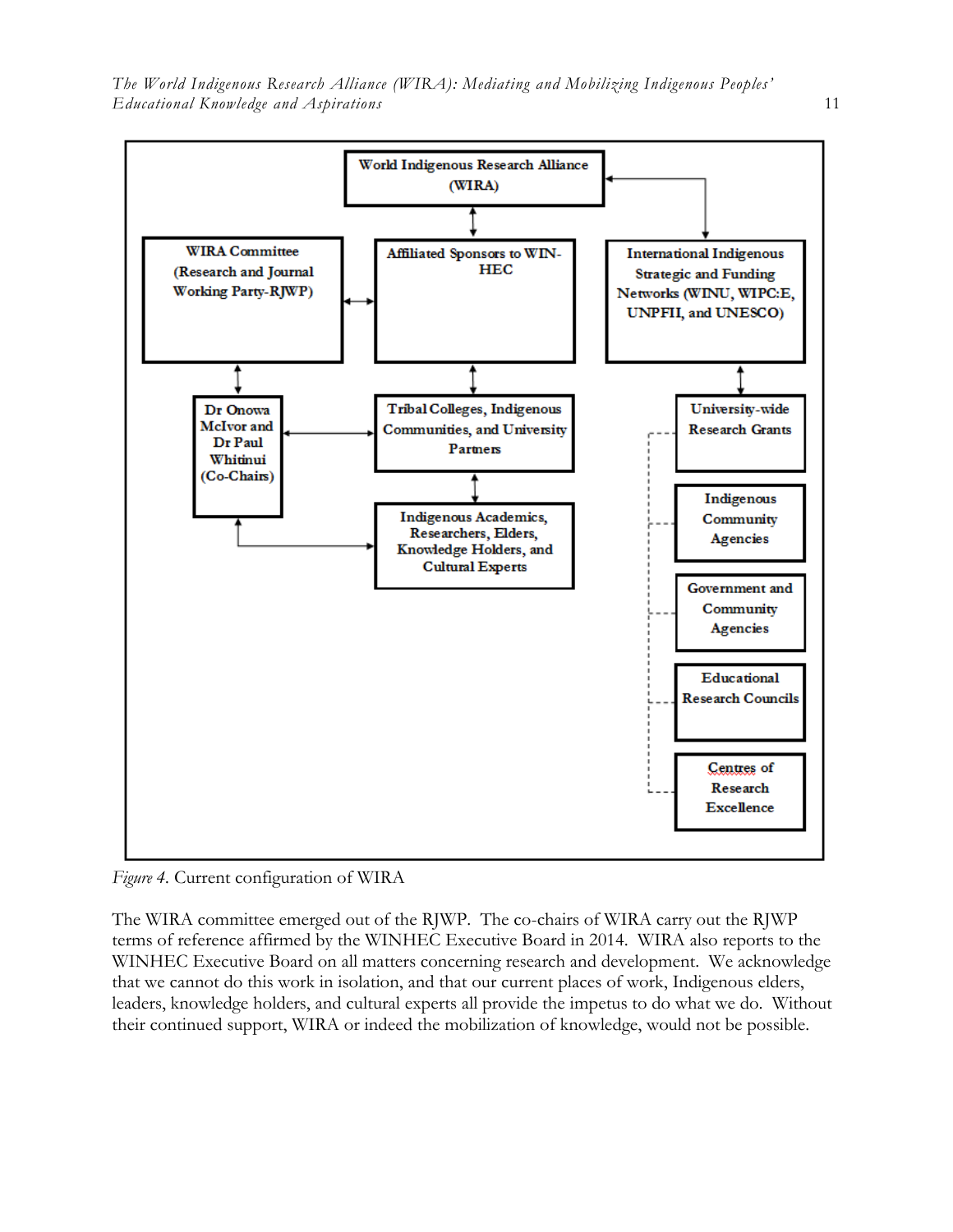#### **Converging Energies**

At an international conference on education held on the Hawaiian island of O'ahu in January 2013, Indigenous scholars from Aotearoa-New Zealand, Norway, Canada, Alaska, and Hawai'i were invited to discuss an important question: *What is Indigenous about Indigenous Education?* The gathering encompassed a range of interesting themes, topics, questions, and ideas surrounding Indigenous education that both presenters and participants believed warranted further discussion (Whitinui, Gaski, Brewin, Maaka, & Wilson, 2013).

A follow-up panel comprising of Indigenous scholars from Aotearoa-New Zealand, Canada, Australia, and Hawai'i to propose an International Indigenous Peoples' Educational Knowledge Network (hereafter, the 'Network') occurred at the same international conference on education one year later (Whitinui, McIvor, Robertson, Cashman, & Morcom, 2014). The panel focused on developing a collective plan of action for moving forward on international Indigenous educationfocused research collaborations. The newly formed team continued their discussions in the coming days while gathered on the Hawaiian island of O'ahu. The intention of the joint venture was to stimulate progressive discussions about the kinds of research and scholarship ideas the group believed would improve and/or even accelerate educational outcomes for Indigenous peoples. These gatherings proved to be incredibly productive as spaces to talk about pursing collaborative and meaningful Indigenous research ideas that can be challenging when also balancing the responsibilities held in mainstream institutions (Mathews, 2013).

Those gatherings helped to conceptualize the purpose of an international Indigenous education network, as well as, to identify the benefits of developing such an initiative. The purpose and benefits identified included: an Indigenous knowledge sharing as a network of committed Indigenous scholars; Indigenous challenges and solutions in education; Indigenous peoples succeeding as Indigenous peoples in education; Indigenous research, development and scholarship specific to meeting the educational needs of Indigenous peoples; and Indigenous language, leadership and literacy development in education.

These discussions led to explorations around the feasibility of aligning the proposed new network with WINHEC as many of the ideas, values and suggestions mirrored the intent of the WINHEC-WIRA. In May 2014, these collective and growing energies converged. During the WINHEC AGM (Annual General Meeting) held at the University of Hawai'i, West O'ahu, WIRA also held their AGM meeting. It was at this gathering that the initiators of the proposed international Network, agreed instead to align with WIRA (Robertson, Anning, Arbon & Royal, 2012) to collaborate on research and scholarship activities under the auspices of WINHEC. The merger of the proposed Network with WIRA enabled the group to explore ideas initially developed as part of the proposed new Network, but instead with a much larger, far-reaching and diverse cohort of Indigenous scholars.

#### **The Indigenous Elder's Alliance (IEA) Support for WIRA**

WINHEC members recognized the need to profile that Indigenous Nations' Elders hold positions of prominence, recognition, and respect. They are the healers and the teachers responsible for the passage and protection of traditional knowledge. They are the keepers of the culture and custodians of secret and sacred stories, songs, and lore. The establishment of a global IEA was a unique and befitting step for WINHEC to secure its position as a global network and a voice of prominence within higher education. The IEA is also central to WINHEC's goal of developing a series of education based initiatives that contribute to the preservation, restoration, and revival of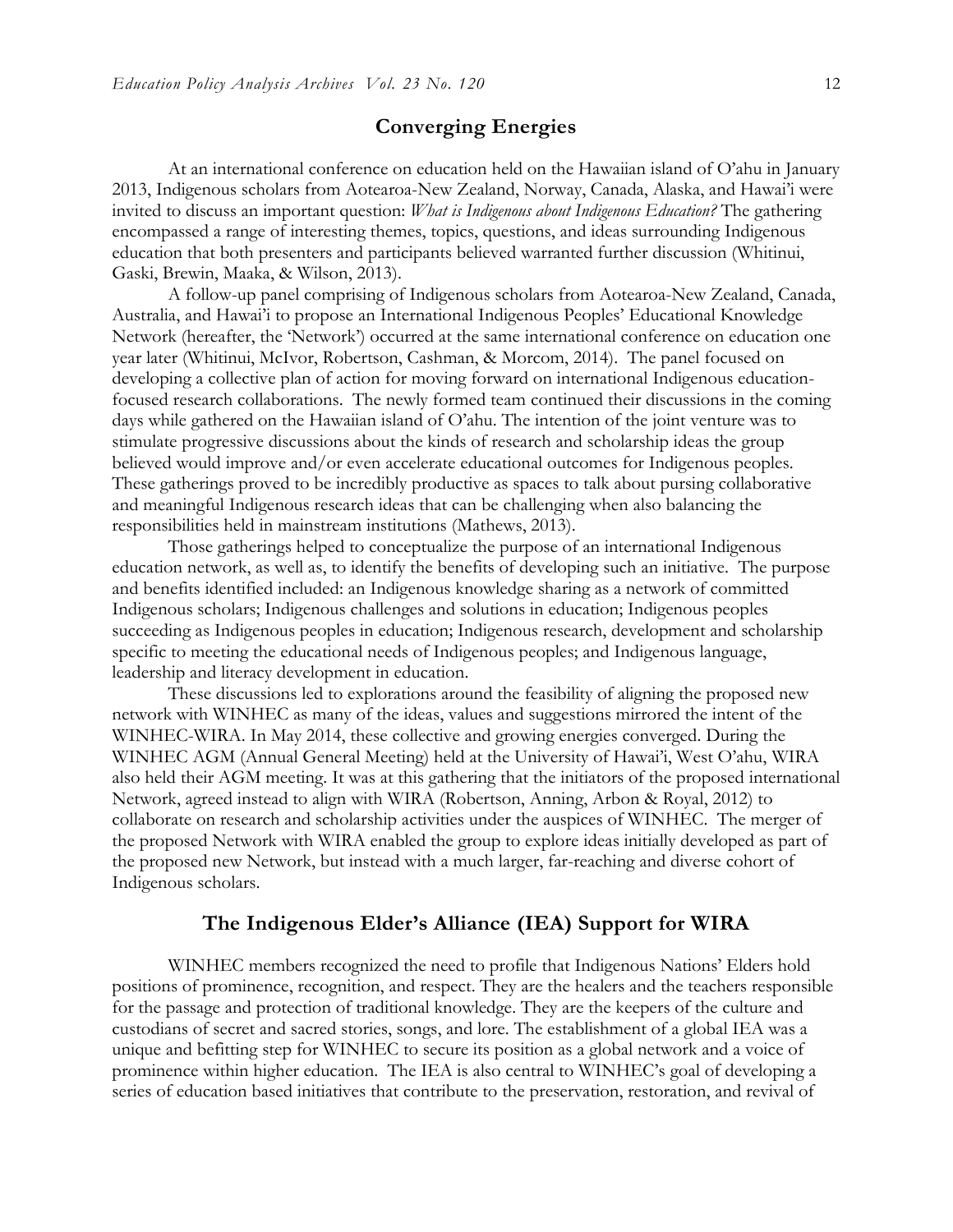Indigenous knowledge and knowledge systems with Indigenous peoples from nations of the world. The Indigenous Elder's Alliance (IEA) compliments and supports the work of WIRA, amongst other functions within WINHEC.

In establishing the IEA, a more specific and reasoned definition of what constitutes an Indigenous Elder was warranted. The definitive concept of what it means to be an "Elder" has been the source of increasing debate. It was determined that while the definition of an "Elder" in most cultures sits within a framework of accomplishment and respect, there is a significant cultural divide in the way Elders are positioned in terms of the value of their knowledge and their social and familial significance. Yet, the group was established to profile the scholarship of Indigenous Elders, knowledge holders, and knowledge to compliment the teaching and research undertaken by both Indigenous and non-Indigenous researchers and academics.

WIRA has a responsbility to uphold and reach out to those Elders involved with the IEA. Since 2002 in Kananaskis, Canada, the Elders involved with WINHEC have provided many opportunities for Indigenous peoples working in higher education, and more recently K-12, to discuss a variety of initiatives, activities and programmes of mutual interest. There is increasing interest globally in the value of Indigenous education frameworks, principles of cultural and language preservation and restoration, epistemologies, pedagogies, ethical standards, knowledge transition and research and teaching methodologies. By being responsive and inclusive, WIRA and the IEA have enabled interested parties to work together in respectful collaborations and positive mediation.

#### **Funding and Support for WIRA**

Many mainstream universities, although supportive in principle of the work we are aspiring to accomplish, struggle to find ways to support it. It is hoped that working collectively to mobilize Indigenous knowledge in the area of education will go some way to creating the space, visibility and long-term benefits of meeting the goals of mainstream institutions, in terms of teaching, research, leadership roles, and service. In addition, it is hoped to highlight the growth WIRA members experience by our interactions and our relationships each other, as well as the benefits back to Indigenous communities. WINHEC has provided Indigenous scholars with letters of support to mainstream institutions that acknowledge our contribution and commitment to Indigenous education. This has resulted, in some cases, in assisting some Indigenous scholars in mainstream institutions to gain support to attend meetings.

The invitation for mainstream academic institutions to actively support Indigenous scholar's involvement in WIRA is deeply critical to the interconnection between grassroots Indigenous community-based educational revolutions and academia. The key is to acknowledge that conducting research at an international level collaboratively with other Indigenous scholars benefits everyone, including mainstream and other higher education institutions. However, we acknowledge that some institutions are experiencing fiscally uncertain and challenging times; in particular, we understand that many education and teacher training programmes are not funded to the same level as the sciences, engineering or medical areas. Due to this reality, we believe it is most likely that support will come from positive collaborations between Indigenous community and government agencies, educational research councils, Centres of Research Excellence, as well as mainstream universities. The following table highlights potential sources of funding and support for the work of WIRA on a global scale.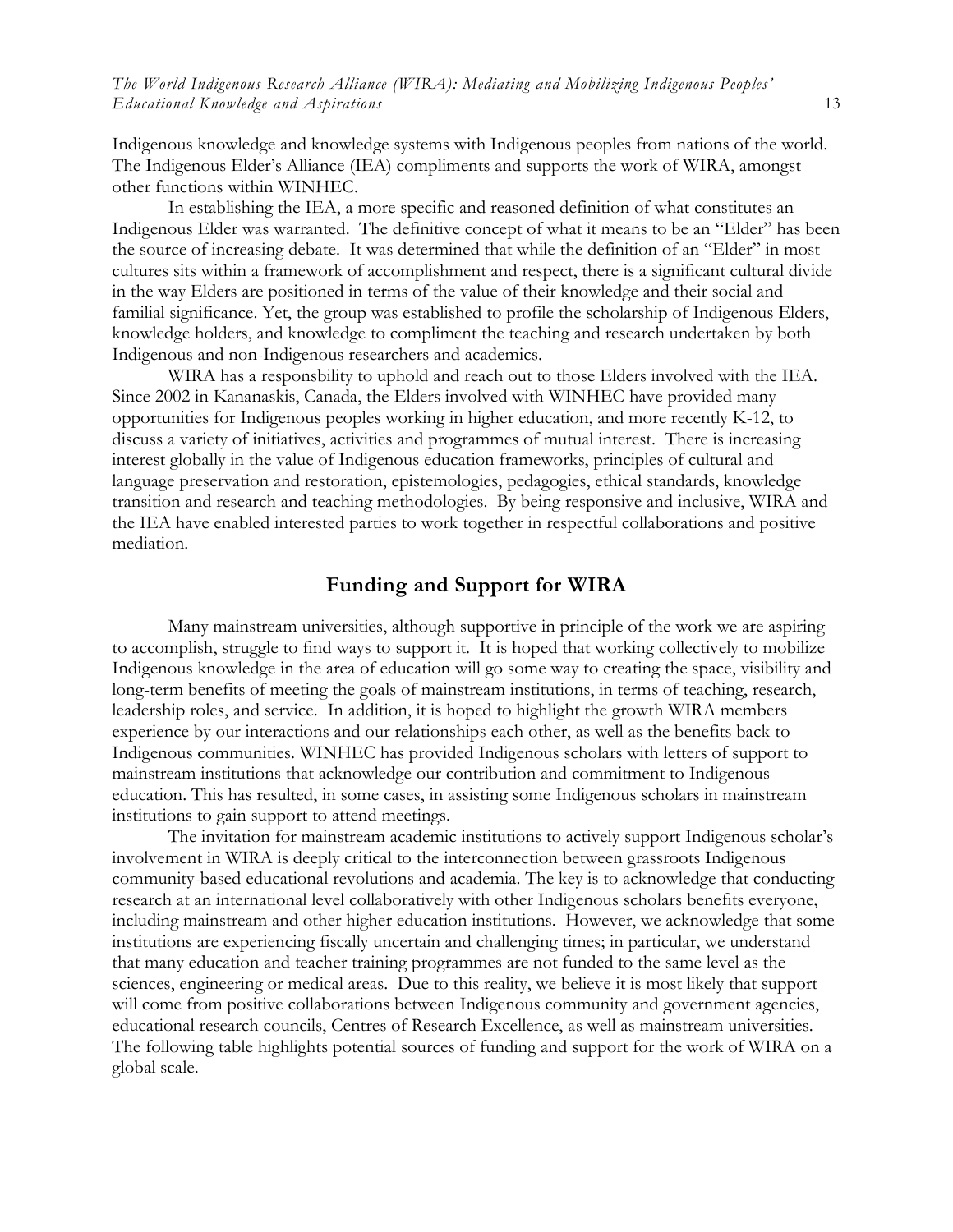| <b>INSTITUTION</b>                  |                                                          | <b>COUNTRY</b>                                                                                                                                                                                                                    |                                                                                                                                                                                                                                                                                                                                                                                               |                                                                                                                                                    |                                                                                                               |
|-------------------------------------|----------------------------------------------------------|-----------------------------------------------------------------------------------------------------------------------------------------------------------------------------------------------------------------------------------|-----------------------------------------------------------------------------------------------------------------------------------------------------------------------------------------------------------------------------------------------------------------------------------------------------------------------------------------------------------------------------------------------|----------------------------------------------------------------------------------------------------------------------------------------------------|---------------------------------------------------------------------------------------------------------------|
|                                     |                                                          | <b>CANADA</b>                                                                                                                                                                                                                     | <b>AUSTRALIA</b>                                                                                                                                                                                                                                                                                                                                                                              | N.Z.                                                                                                                                               | <b>HAWAPI</b><br>(U.S.A)                                                                                      |
| <b>FUNDING AND</b><br><b>POLICY</b> | Indigenous<br>Community<br>Agencies                      | · First Nations governments,<br>· National and Provincial First Nations.<br>Métis, and Inuit Organizations,<br>· Local, provincial, and national<br>Friendship Centres and associations,<br>Indigenous Post-Secondary Institution | · National Abonginal and Torres Strait Islander<br>Higher Education Consortium (NATSIHEC)<br>· National Indigenous Research and Knowledges<br>Network (NIRAKN),<br>· National Indigenous Medical Doctors<br>Association<br>· National Indigenous Elders Consortium (NIEC)                                                                                                                     | · Iwi/Maori and Urban<br>Authorities                                                                                                               | · Hawaiian-focused<br>trusts                                                                                  |
|                                     | Government and<br>Community<br><b>Education Agencies</b> | · Federal Government (Ministry of<br>Aboriginal Affairs and Northern<br>Development Canada)<br>· Ministry of Training Colleges and<br>Universities (Ontario)<br>· Ministry of Advanced Education (BC),<br>Ministries of Education | . Abonginal and Torres Strait Islander Higher<br>Education Advisory Council (ATSIHEAC)<br>· National Advisory Group on Aboriginal and<br>Torres Strait Islander Health Information and<br>Data (NAGATSIHID)<br>· Australian Institute of Aboriginal and Torres<br>Strait Islander Studies (AIATSIS)<br>· Abonginal and Torres Strait Islander Higher<br>Education Advisory Council (ATSIHEAC) | · Whānau Ora<br>• Te Wähanga NZCER<br>· Ministry of Education<br>(MoE)<br>· Education Review Office<br>(ERO)<br>· Te Köhanga Reo National<br>Trust | • US Department<br>of Education<br>· Hawai'i<br>Department of<br>Education<br>· Office of<br>Hawaiian Affairs |
|                                     | <b>Research Funding</b>                                  | · Social Sciences and Humanities Research<br>Council of Canada                                                                                                                                                                    | · Australian Research Council (ARC)                                                                                                                                                                                                                                                                                                                                                           | • Te Puni Kōkin (TPK)<br>· Ako Aotearoa<br>· Ngã Pae o te<br>Māramatanga - Māori<br>CoRE (University of<br>Auckland and University<br>of Otago)    | · Native Hawaiian<br>and Indigenous<br>Leadership<br>Institute                                                |
|                                     | <b>Universities</b>                                      | . The University of Victoria<br>· Queen's University                                                                                                                                                                              | · Griffith University<br>· University of Adelaide Queensland University of<br>Technology<br>· World Indigenous Nations University                                                                                                                                                                                                                                                             | . The University of Otago                                                                                                                          | • The University of<br>Hawai'i (Manoa)                                                                        |
|                                     | Indigenous<br><b>Academics</b>                           | · Dr. Onowa McIvor<br>· Dr. Lindsay Moreom                                                                                                                                                                                        | · Professor Boni Robertson<br>· Associate Professor Veronica Arbon<br>Dr Berice Anning<br>· Associate Professor Gary Thomas                                                                                                                                                                                                                                                                   | · Assoc. Professor Paul<br>Whitinui                                                                                                                | · Dr Kimo<br>Cashman                                                                                          |

*Figure 5*. International-wide WIRA Support

The funding and support areas include Indigenous community agencies, government and community education agencies, research funding (externally), universities (internally) and via our own academic and scholarly networks and areas of expertise collaboratively. The WIRA group includes seven Indigenous scholars who currently all reside in mainstream universities across four different counties – Canada, Australia, Hawai'i (USA), and New Zealand. However, given the nature of the work we are progressing, as well as the make-up of WINHEC, tribally based institutions will inevitably also be part of the work we do. Knowledge mobilization in education for Indigenous peoples is about revisioning, reimagining and asserting ourselves in choosing what we hope education will look like for future generations, and to sharpen our focus on what we need to do now to make a difference.

### **Envisaged Accomplishments**

Indigenous researchers, Elders, post-graduate students and academic staff are at the centre of WIRA, as their aspirations for such an alliance have been central to the discussions for many years. Early feedback from these parties determined that an entity such as WIRA should strive to accomplish a number of key tasks. First, stakeholders saw as a priority the creation of an alliance of Indigenous researchers, as well as the development of a register of Indigenous research expertise, the development and awarding of more post-graduate scholarships, and the creation of a website for Indigenous researcher information. Stakeholders also identified priorities for enhancing Indigenous researcher development and a need for an improved research and post-graduate environment that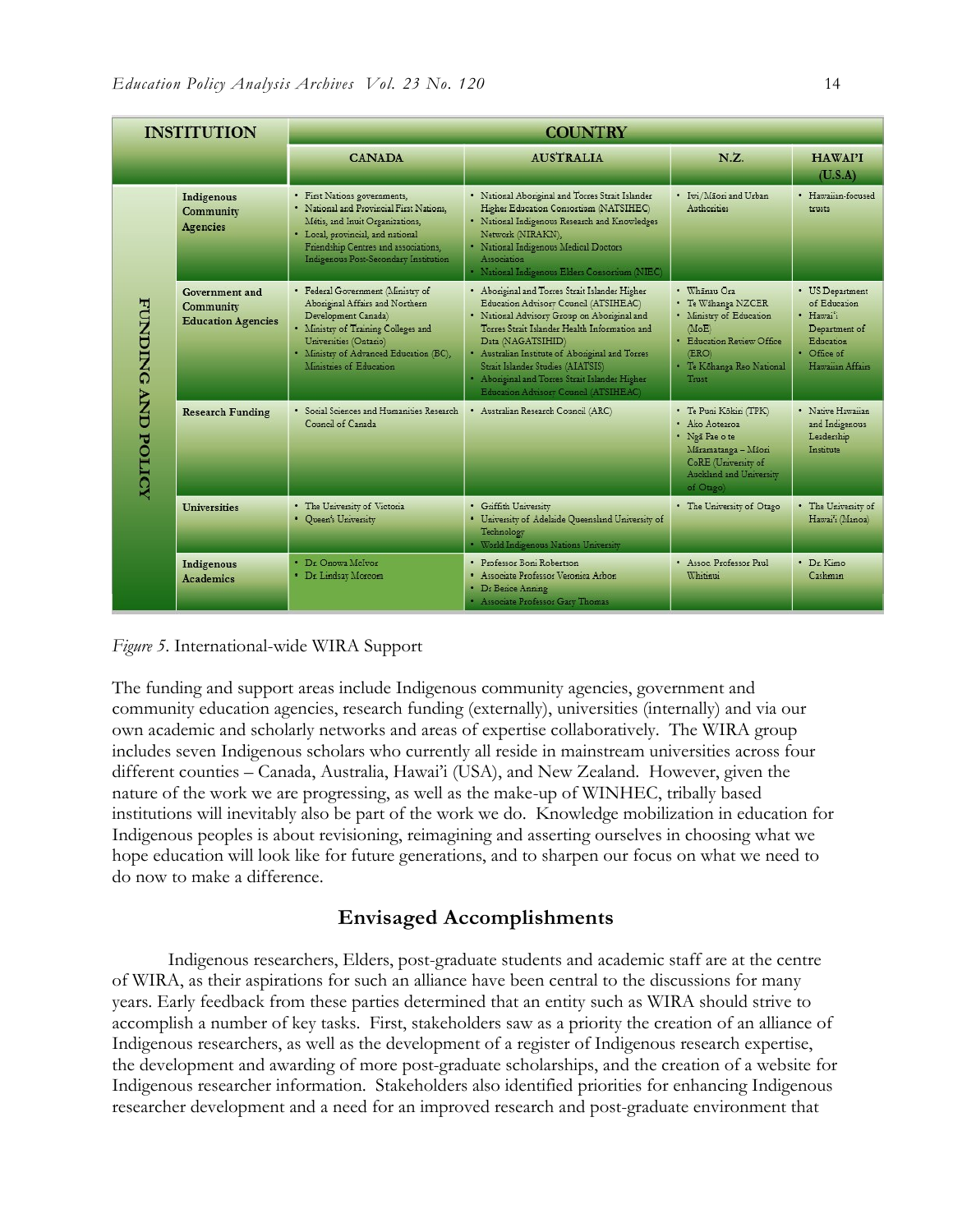could be created through better training and development for academic supervisors for Indigenous students. They also saw a need to increase the number of Indigenous examiners available to these students, and a need for improved academic career path guidance and support. They emphasized the need for more Indigenous research appointments within universities at a high level of influence. WIRA envisaged establishing Centres of Research to serve as points of interaction among higher education institutions, government, industry and the private sector. Finally, stakeholders also emphasized that WIRA needs to support and enhance local activities and respond to local priorities, not usurp or replace these as any programs offered by WIRA need to be flexible, variable and responsive to local communities and their needs (Robertson et al., 2012).

WIRA's current aspirations have been refined to focus on the development and maintenance of an Indigenous research network; the development and implementation of educational research relevant to Indigenous peoples; collaboration on publications to enhance knowledge dissemination; and significant contributions to educational policies. These aspirations contribute to the overall goal of WIRA to position Indigenous research at the forefront of excellence within educational research, higher education, and policy development.

WIRA also presents a major platform for attracting funding from governments, industry, philanthropic sources, and Indigenous and non-Indigenous entities interested in working on educational research and community capacity-building projects. It also provides a critical vehicle for national and international collaboration, knowledge exchange and innovation with respect to Indigenous input into research and community engagement activities (Robertson et al., 2012).

#### **Benefits to Key Stakeholders**

An international Indigenous research alliance like WIRA will make a significant contribution to engaging and building Indigenous researcher capacity and Indigenous research leadership. These benefit will affect all key stakeholders including Indigenous researchers, and their host universities and governments. WIRA has the potential to establish a system whereby Indigenous researchers can engage with postgraduate students, as well as established and early career researchers throughout member countries. There are a number of likely benefits that will emerge from this work. First, it will result in a platform for communication and exchange to maximize the influence, capacity and collaborative potential of Indigenous researchers nationally as well as internationally. Second, there is potential to assist the professional development of early career and post-graduate Indigenous researchers. A third benefit will be facilitation and structural support for the development of mentoring relationships between emerging and established Indigenous researchers. Fourth, it will provide a high-quality postgraduate and postdoctoral training environment for the next generation of Indigenous researchers in innovative and internationally competitive research. Finally, it will provide a cohort of Indigenous role models that are discipline and community-specific.

#### **Current Collaborations**

Innovative, dynamic, and collaborative research is currently taking place locally, nationally and internationally as part of WIRA. Representatives from the current member countries are all actively engaging in a range of research projects that support the aforementioned key knowledge areas. A number of tangible successes have already resulted from our collaborations such that WIRA is organizing the research component for the 2015 WINHEC annual meeting hosted by the Seven Generations Education Institute, in Nanicost, Fort Frances, Ontario, Canada. It is also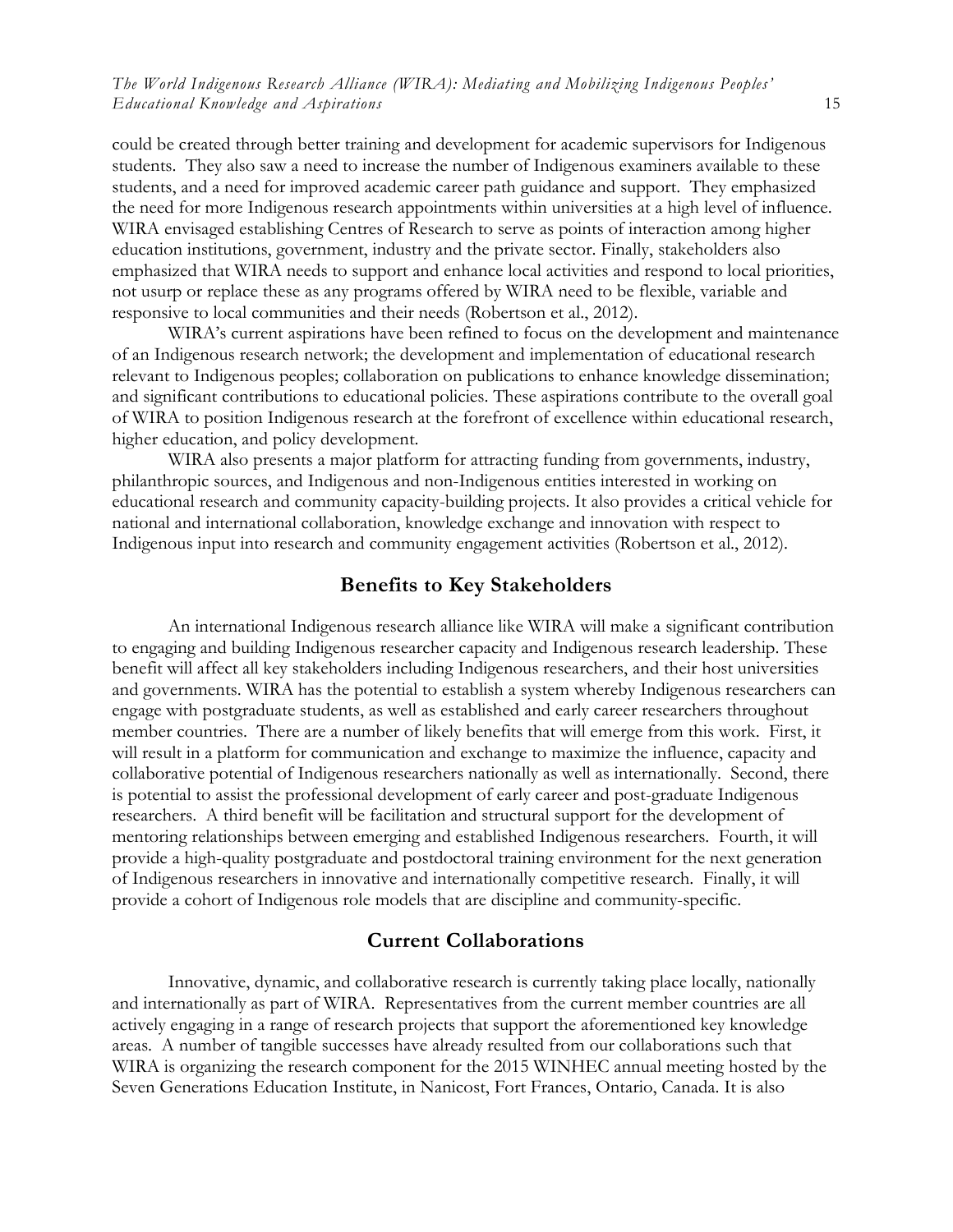anticipated that several of the papers presented at this conference will be submitted for the 2015 WINHEC journal.

Two WIRA members from different countries received an "Internationalizing the Curriculum" grant, held between Queen's University, Canada and the University of Otago, NZ. It was used primarily to develop a shared on-line post-graduate course called *Living Indigenous Educational Leadership*. This course is currently being offered by the University of Otago, and will be a key component of Queen's University's new online Professional Master's in Education. This collaboration has afforded the opportunity to create Indigenous spaces in our current teaching and learning programmes and in addition, provided a collaborative journal writing opportunity on the various themes included. In furthering our collaborative efforts, we have established a visiting scholars' programme to enable attending each other's universities that has emerged as a direct result of the Alliance. These kinds of scholarly activities provide the much needed time to share and collaborate on new research ideas, as well as to provide a wider Indigenous voice in a variety of regional settings. This work also builds on existing collaborations between Queen's and Otago universities, as a part of the Matariki Network of Universities (Otago Bulletin Board, 2015).

In addition, research projects are currently taking place in each country and we are looking toward further international collaborative research projects in the future. One example is a research project entitled: *Te whakahanere nga wawata o te whanau: Honouring the educational aspirations of whanau to improve the participation of Maori children in English-medium primary schools in Aotearoa New Zealand*. Researchers are working with two local elementary schools in a project that could well be replicated in other countries, and as part of a larger collaborative research project under WIRA. Finally, WIRA are soon to begin a review of Indigenous-focused journals, and their international rankings with the goal of providing impact-factor criteria that will rank Indigenous journals fairly and equitably alongside non-Indigenous journals. Indeed, such opportunities only emerge if we, as Indigenous peoples, create the space, own the space, commit to the space, and do the work.

#### **Where To From Here?**

The opportunity to progress WIRA through the sharing of our respective and collective insights, reflections, and experiences is timely, given the recent high plenary meeting of the General Assembly, known as the World Conference on Indigenous Peoples, held in New York in 2014 (United Nations World Conference on Indigenous Peoples, 2014). The session brought together a wide range of Indigenous leaders from around the world to share perspectives and best practices on the rights of Indigenous peoples. The main goal being to continue to pursue the objectives underpinning the United Nations Declaration on the Rights of Indigenous Peoples (United Nations General Assembly, 2007), and to put forward the recommendations from the ALTA outcome document (United Nations World Conference on Indigenous Peoples, 2013) that emerged from a meeting in June 2013 on the Sami people's homelands at Alta, Norway. One of the key recommendations, called on states to:

[E]nsure meaningful and effective participation and the free, prior and informed consent of Indigenous Peoples in accordance with their protocols in order to reform the dominant education system to reflect the histories, identities, values, beliefs, cultures, languages and knowledge of the Indigenous Peoples to whom it is being delivered. (United Nations World Conference on Indigenous Peoples, 2013, pp. 7–8)

Amidst a global climate where endemic disparities continue to underpin the cultural incompetence of many western education systems, WIRA provides an opportunity for international Indigenous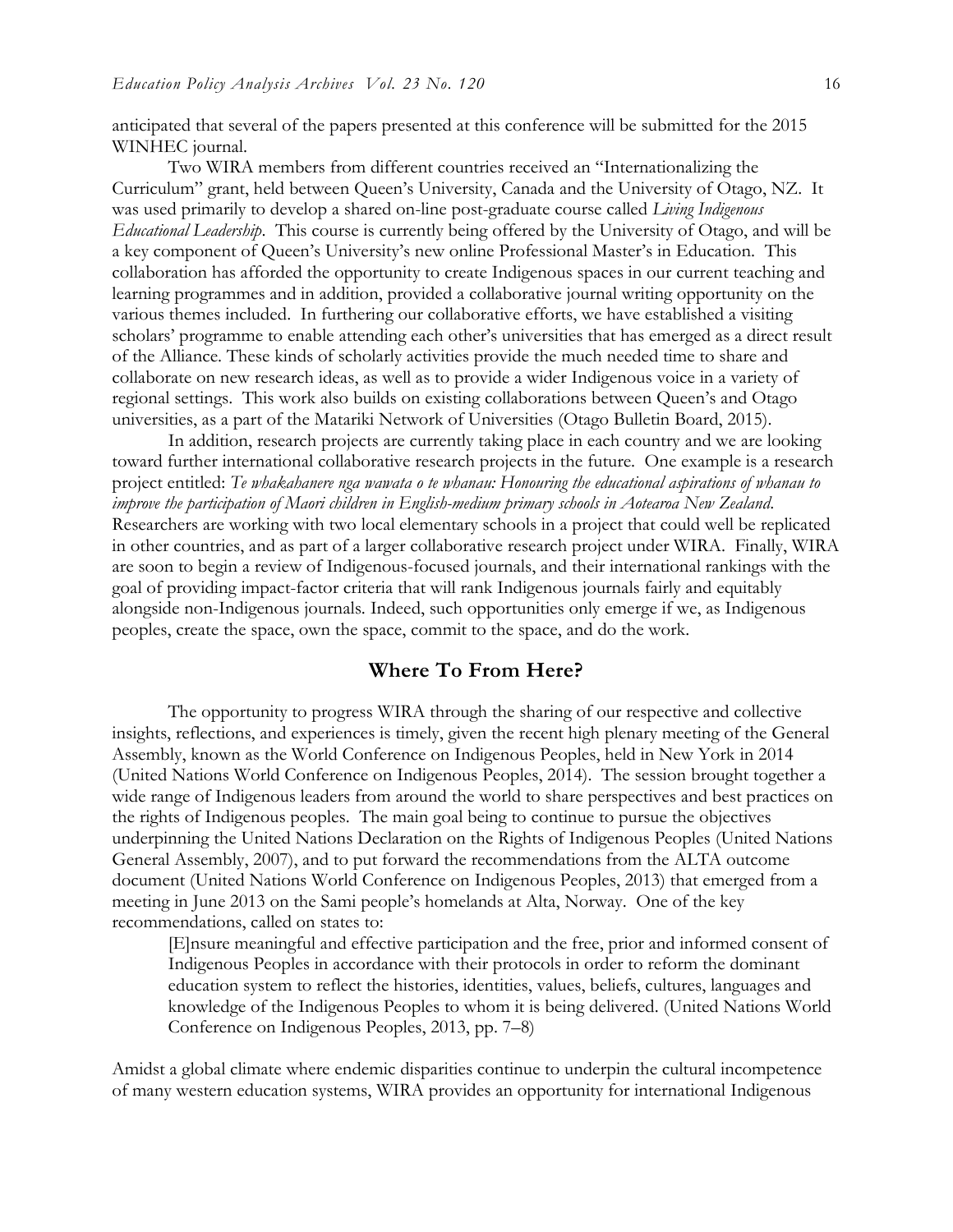nations to design Indigenous-led education-focused research to address the educational aspirations of Indigenous peoples.

In conclusion, WIRA, though a young entity, holds tremendous potential for a variety of key stakeholders, including Indigenous researchers, students, Indigenous peoples and their communities, Indigenous and non-Indigenous schools and higher education institutions, as well as other government agencies and services. WIRA members are also developing a database of interested partners, sponsors and scholars willing to support the goals and aspirations of WIRA. The WIRA governance and operational processes continue to develop and this work has led to the prioritisation of goals for WIRA. Presenting these include collaborative research projects and co-publications as part of achieving the wider goals of WINHEC, as well as supporting the development and revitalization of the WINHEC journal.

The upcoming international gathering of WIPCE in 2017, to be hosted by Six Nations Polytechnic and TAP Resources in Toronto, Canada, will provide yet another opportunity to grow, and promote the benefits of WIRA. Until such time, we will continue our engagement on international Indigenous research and scholarly collaborations involving member countries.

Finally, we have identified and will continue to identify key organisations interested in either sponsoring, partnering, or otherwise supporting the educational aspirations and goals of WIRA. We look forward to expanding our network by supporting Sami University College, who are the host editors of the WINHEC journal for 2015-2017. In this way, by collaborating as community-minded Indigenous academics who understand the value of both Western and Indigenous ways of researching, learning, and relating, we aim to produce research of the highest quality that responds to any number of pressing issues impacting on Indigenous peoples and their educational futures. At the same time, we hope to act as a bridge to demonstrate the tremendous value of Indigenous knowledge, and the benefits it holds for all people. In this way, WIRA has the potential to benefit not only its members, but also a range of different institutions, communities, governments, and nations. We are proud and excited about this important initiative, and look forward to watching it grow as Indigenous people continue to take their rightful place in the world, and to take greater control of their own educational and knowledge destiny.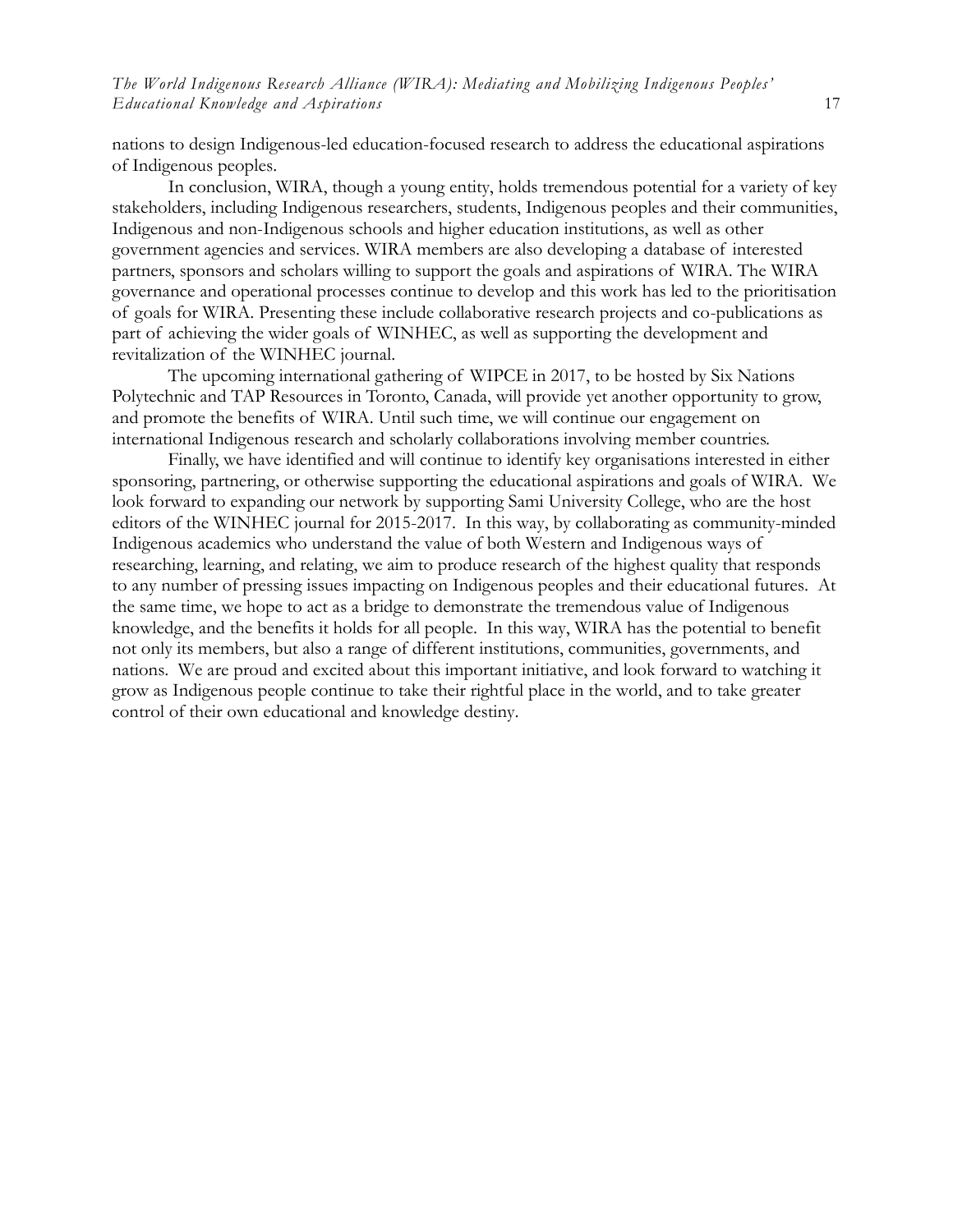#### **References**

- Alfred, T. (2009). Restitution is the real pathway to justice for Indigenous peoples. In G. Younging, Johnathan Dewar, & M. DeGagne, *Aboriginal Healing Foundation* (pp. 179–190). Ottawa, Ontario: Aboriginal Healing Foundation.
- Assembly of First Nations. (2012, October). *Chiefs assembly on education: A portrait of First Nations and education.* Palais des Congres de Gatineau. Gatineau, QC.
- Battiste, M. (2005). *Indigenous knowledge: Foundations for First Nations.* Retrieved from <http://www.winhec.org/docs/pdfs/Journal/Marie%20Battiste%20copy.pdf>
- Battiste, M., & Henderson, J. Y. (2000). *Protecting Indigenous knowledge and heritage: A global perspective*. Saskatoon, CA: Purich Press.
- Grande, S. (2004). *Red pedagogy: Native American social and political thought*. Lanham, MD: Rowman and Littlefield.
- Jackson, M. (1998). Research and the colonisation of Maori knowledge. In *Te oru rangahau: Maori research and development conference proceedings* (pp. 70–77). Palmerston North, New Zealand: School of Maori Studies, Massey University. Nga Pae o te Maramatanga.
- Kincheloe, J. L., & Steinberg, S. R. (2008). Indigenous knowledges in education. In N. K. Denzin, Y. S. Lincoln, & L. T. Smith (Eds.), *Handbook of critical and Indigenous methodologies* (pp. 135–156). Thousand Oaks, CA: SAGE Publications.
- Marriott, L., & Sim, D. (2014). *Indicators of inequality for Maori and Pacific people working paper*. Wellington, New Zealand: University of Victoria.
- Mathews, N. (2013). He toka te moana: Maori leadership within the academy. In P. Whitinui, M. Glover, & D. Hikuroa (Eds.), *Ara mai he tetekura: Visioning our futures – New and emerging pathways of Maori academic leadership* (pp. 20–30). Dunedin, New Zealand: University of Otago Press.
- Ministry of Education. (2008). *Ka hikitia-managing for success: Maori educational strategy 2008-2012*. Wellington, New Zealand: Ministry of Education.
- Mutu, M. (1998). Barriers to research: The constraints of imposed frameworks. In *Te te oru rangahau: Maori research and development conference proceedings* (pp. 51–61). Palmerston North, New Zealand: School of Maori Studies, Massey University.
- Otago Bulletin Board. (2015). *University of Otago's Matariki Network of Universities' (MNU) Travel Awards*. University of Otago, Dunedin, New Zealand. Retrieved from <http://www.otago.ac.nz/otagobulletin/notices/otago085536.html>
- Raumati Hook, G. (2007). A future for Maori education Part II: The reintegration of culture and education. *MAI Review*, *1*. Retrieved from <http://www.review.mai.ac.nz/index.php/MR/article/view/22/22>
- Robertson, B., Anning, B., Arbon, V., & Royal, T. (2012). *Proposal for the establishment of an international Indigenous research alliance*. World Indigenous Higher Education Consortium (WINHEC). Unpublished manuscript.
- Smith, L. T. (2012). *Decolonizing methodologies: Research and Indigenous peoples* (2<sup>nd</sup> Ed). London, UK: Zed Books Limited.
- United Nations General Assembly. (2007, September 14). *Declaration on the rights of Indigenous peoples*. Retrieved from [http://www.iwgia.org/sw248.asp.](http://www.iwgia.org/sw248.asp)
- United Nations Permanent Forum on Indigenous Issues (UNPFII). (2007, September 13). *Declaration on the rights of Indigenous peoples*. Retrieved from [http://undesadspd.org/IndigenousPeoples/DeclarationontheRightsofIndigenousPeoples.as](http://undesadspd.org/IndigenousPeoples/DeclarationontheRightsofIndigenousPeoples.aspx)  $\overline{\mathbf{p}}$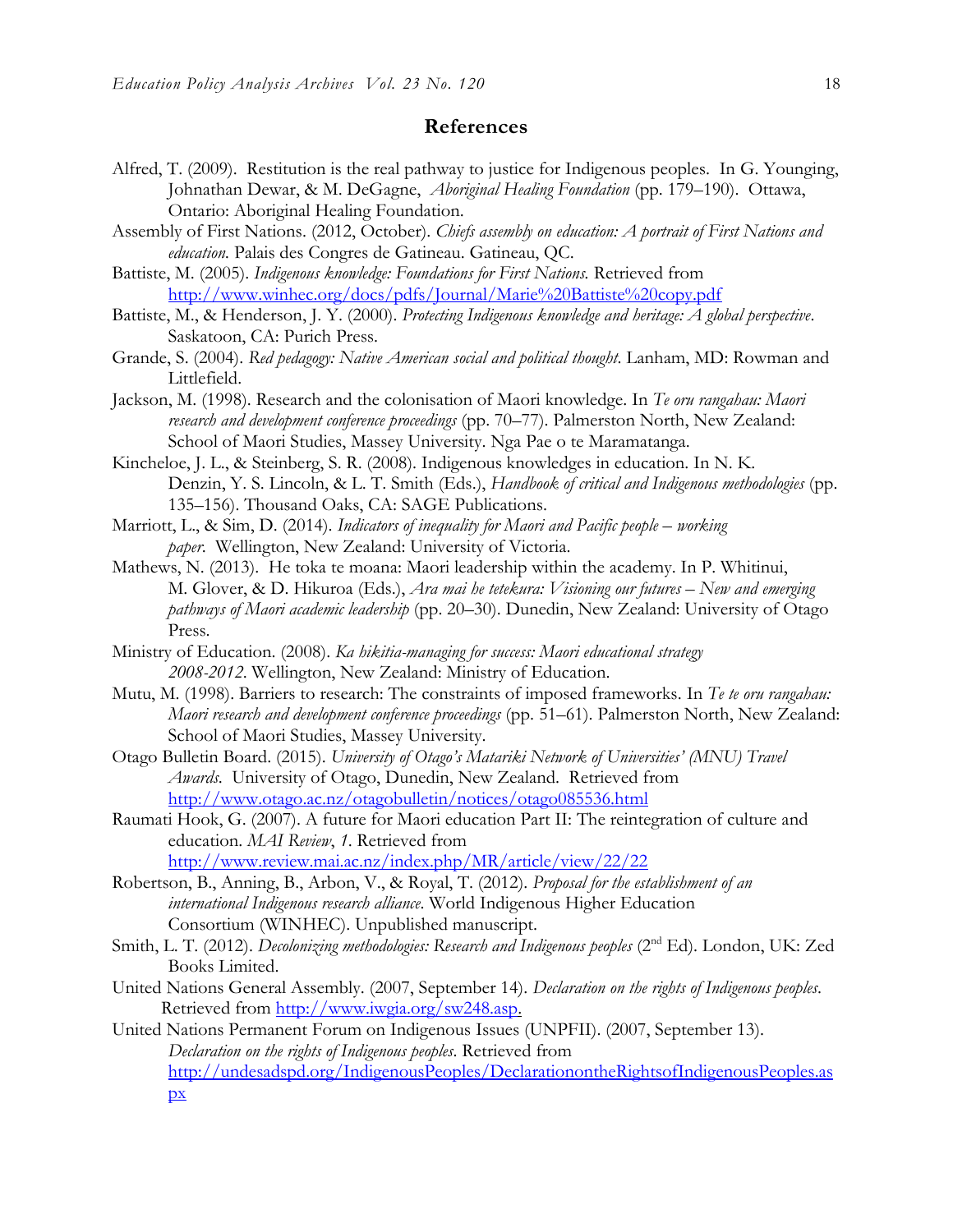- United Nations Permanent Forum on Indigenous Issues (2009). *State of the world Indigenous peoples New York, United Nations.* Retrieved from [http://www.un.org/esa/socdev/unpfii/documents/SOWIP/en/SOWIP\\_web.pdf](http://www.un.org/esa/socdev/unpfii/documents/SOWIP/en/SOWIP_web.pdf)
- United Nations World Conference on Indigenous Peoples. (2013, June 10-12). *ALTA outcome document*. Retrieved from [http://wcip2014.org/wp-content/uploads/2013/06/Adopted-](http://wcip2014.org/wp-content/uploads/2013/06/Adopted-Alta-outcome-document-with-logo-ENG.pdf)[Alta-outcome-document-with-logo-ENG.pdf](http://wcip2014.org/wp-content/uploads/2013/06/Adopted-Alta-outcome-document-with-logo-ENG.pdf)
- United Nations World Conference on Indigenous Peoples. (2014, September 22). *Outcome document of the high-level meeting of the General Assembly*. Retrieved from [http://www.un.org/en/ga/president/68/pdf/letters/9152014WCIP%20-](http://www.un.org/en/ga/president/68/pdf/letters/9152014WCIP%20-%20CFs%20on%20Draft%20Outcome%20Document.pdf) [%20CFs%20on%20Draft%20Outcome%20Document.pdf](http://www.un.org/en/ga/president/68/pdf/letters/9152014WCIP%20-%20CFs%20on%20Draft%20Outcome%20Document.pdf)
- Walker, R. (2005). *Quality assurance in tertiary education from a Maori (Indigenous) Perspective*. Retrieved from:<http://www.win-hec.org/docs/pdfs/Journal/Ranginui%20Walker.pdf>
- Whitinui, P., Gaski, H., Brewin, M., Maaka, M., Wilson, A., (2013, January). *What is Indigenous*  about Indigenous education 2013: Lessons learned? Panel discussion (Chair). 11<sup>th</sup> Annual Hawaiian International Conference on Education, Honolulu, Hawai'i, U.S.A.
- Whitinui, P., McIvor, O., Robertson, B., Cashman, K., & Morcom, L. (2014, January). *Engaging Indigenous peoples' educational futures: Developing an international Indigenous Peoples' educational knowledge network – Drafting a discussion document (Part I).* Panel discussion (Chair). 12th Annual Hawaiian International Conference on Education, Honolulu, Hawai'i, U.S.A.
- World Indigenous Nations Higher Education Consortium (WINHEC). (2002, August 5). *Declaration on Indigenous people's higher education*. Retrieved from [http://www.win](http://www.win-hec.org/files/WINHEC%20charter.pdf)[hec.org/files/WINHEC%20charter.pdf](http://www.win-hec.org/files/WINHEC%20charter.pdf)
- World Indigenous Nations Higher Education Consortium (WINHEC). (2011). *Research standards first edition, 2011*. Retrieved from [http://win](http://win-hec.org/files/WinHEC_Research_Standards_February%202011.pdf)[hec.org/files/WinHEC\\_Research\\_Standards\\_February%202011.pdf](http://win-hec.org/files/WinHEC_Research_Standards_February%202011.pdf)
- World Indigenous Nations Higher Education Consortium (WINHEC). (2013, August 9). *WINHEC announces World Indigenous University.* Retrieved from [http://natsihec.edu.au/wp](http://natsihec.edu.au/wp-content/uploads/2013/08/WINU-9-August-2013-Media-Release.pdf)[content/uploads/2013/08/WINU-9-August-2013-Media-Release.pdf](http://natsihec.edu.au/wp-content/uploads/2013/08/WINU-9-August-2013-Media-Release.pdf)
- World Indigenous Nations Higher Education Consortium (WINHEC). (2014). *WINHEC 2014 Constitution: Visions and goals*. Retrieved from [http://win-hec.org/?page\\_id=4](http://win-hec.org/?page_id=4)
- World Indigenous Peoples Conference on Education. (2015). *About WIPC:E*. Retrieved from <http://wipce2014.com/about-wipce/>

### **About the Authors**

Dr. Paul Whitinui University of Otago, Dunedin, New Zealand [paul.whitinui@otago.ac.nz](file:///C:/Users/Samantha%20Jo/Dropbox/001%20Queen)

Paul Whitinui is from the Confederation of Tribes in the Far North (Ngā Puhi, Te Aupōuri, and Ngāti Kurī), and is currently an Associate Professor in Māori Teacher Education based in the College of Education, Dunedin, New Zealand. Following a background in sport, physical education, health and teaching, Paul completed his doctorate in education at the University of Auckland in 2008 exploring the educational benefits of kapa haka (Māori performing art) for Māori students in mainstream secondary schools. Before arriving at Otago, and has lectured in community health, physical activity, fitness and education at the University of Waikato (2007-2011), as well as, Māori and Indigenous health and development at the University of Canterbury (2011-2012).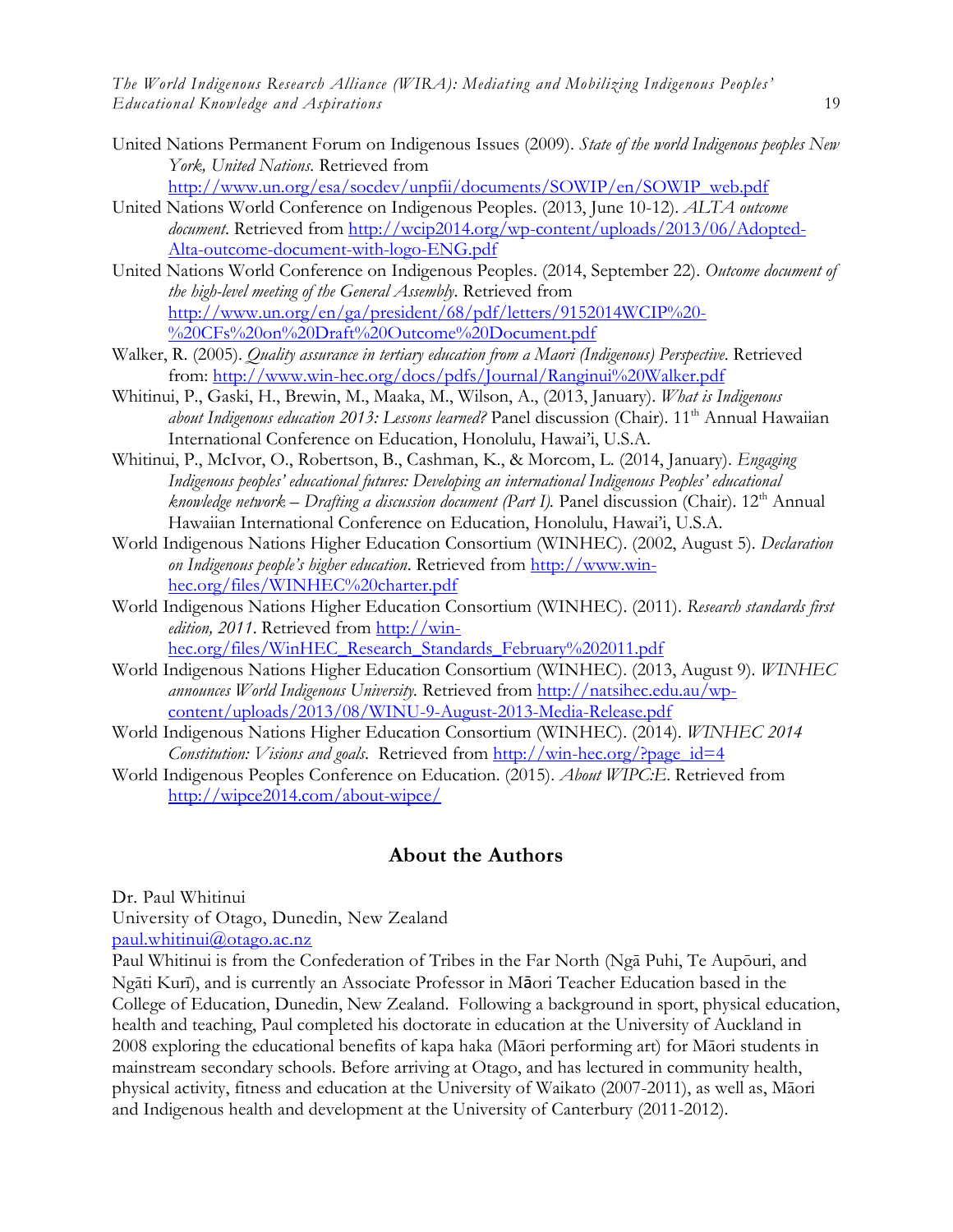#### Dr. Onowa McIvor University of Victoria, Victoria, British Columbia [omcivor@uvic.ca](mailto:omcivor@uvic.ca)

Dr. Onowa McIvor is maskiko-nihiyaw from Norway House Cree Nation and also Scottish-Canadian on her father's side. Onowa was raised in northern Saskatchewan and has been a visitor on Coast and Straits Salish territories for nearly 20 years. Onowa completed her Ph.D at the University of British Columbia in the Department of Language and Literacy Education in Adult Indigenous language learning. She has been the Director of Indigenous Education since 2008 and an Assistant Professor since 2012 in the Faculty of Education at the University of Victoria. Onowa's research focuses on Indigenous language and cultural revitalization, sociocultural aspects of language learning and language education; second language acquisition; and cultural identity development and maintenance. However, her most important job is raising two young daughters with the help of her extended family.

#### Professor Boni Robertson

Griffith University, Queensland, Australia

#### [b.robertson@griffith.edu.au](mailto:b.robertson@griffith.edu.au)

Professor Robertson has worked in Indigenous Affairs and Indigenous Higher education at the State, National and International level for the past 37 years. She has been the Director of the Office Indigenous Community Engagement, Policy and Partnerships at Griffith University, Australia, for the past seven years, prior to which she held several Senior Advisory and Academic positions in Higher Education and Government. Professor Robertson's interest is the Sociology of Education, Social Justice and Human Rights as it applies to Indigenous Nations. Professor Robertson has extensive experience working with communities in evidenced based research, addressing issues pertinent to the wellbeing and education of communities, and more specifically, women and children. Professor Robertson's research has had a significant impact on the development of policies regarding Indigenous Affairs. Professor Robertson's research has also contributed broadly to enhancing the understanding of Indigenous issues in the broader non-Indigenous communities and to profiling the scholarship of Indigenous knowledge, knowledge systems and epistemology.

#### Dr. Lindsay Morcom

#### Queen's University, Kingston, Ontario

#### [morcoml@queensu.ca](mailto:morcoml@queensu.ca)

Dr. Lindsay Morcom (Algonquin Metis, Bear Clan) is Assistant Professor, Queen's University where she coordinates the Aboriginal Teachers Education Program. She is an interdisciplinary researcher with experience in Education, Aboriginal languages, language revitalization, and linguistics. She earned her Master's degree in Linguistics from the University of Regina in 2006. She then completed her doctorate in General Linguistics and Comparative Philology as a Rhodes Scholar at Oxford University in 2010. Her main focus is on language education and immersion, and she studies this both in terms best practices in the classroom and policy development. She also researches in the areas of anti-racist education, land-based learning, Aboriginal perspectives on curriculum, and Aboriginal education in a Catholic school setting.

Dr. Kimo Cashman University of Hawai'i, Manoa, Hawai'i [kcashman@hawaii.edu](mailto:kcashman@hawaii.edu)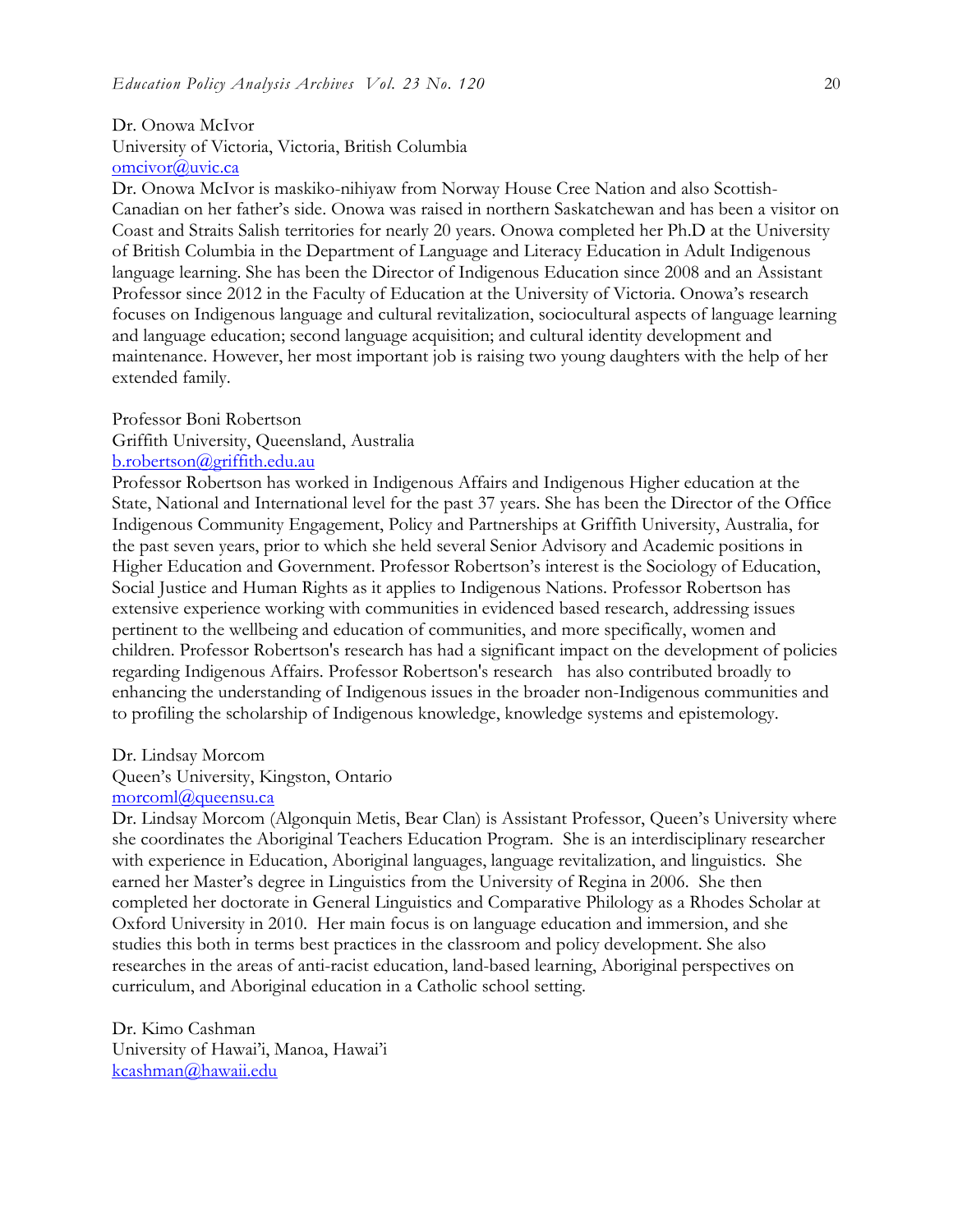Dr. Cashman is an Associate Specialist in Native Hawaiian Education at the University of Hawaiʻi at Manoa College of Education where he serves as the Director of Aloha Kumu: Native Hawaiian Education and Research Alliance. He taught at Nanakuli High and Intermediate School before coming to the University of Hawaiʻi in 2006. He teaches courses on qualitative research, Indigenous leadership, and art education. He currently lives in Wahiawa, Oʻahu with his wife and daughter.

#### Dr. Veronica Arbon

The University of Adelaide, Adelaide, Australia [veronica.arbon@adelaide.edu.au](mailto:veronica.arbon@adelaide.edu.au)

Associate Professor Veronica Arbon has been employed within tertiary education and particularly within Indigenous higher education for over 36 years. Dr. Arbon was the first Aboriginal Director of Batchelor Institute of Indigenous Tertiary Education and held one of the inaugural Chairs of Indigenous Knowledge Systems at Deakin University and after a short period of employment in at the University of Adelaide she returned to take up her present position in 2013. Focussed through Indigenous Knowledges and the quality of content, processes and practices within academic systems one of her doctoral studies is published as *'Arlathirnda Ngurkarnda Ityirnda: Being-knowing-doing: De-Colonising Indigenous Tertiary Education.* Dr. Arbon also holds a Bachelor of Arts, a Post Graduate Diploma in Educational Management and a Master of Education. As a multi-disciplinary researcher she works across adult education, student support in higher education, Aboriginal Women's Wellbeing and family history/story, suicide intervention in Indigenous communities and more recently climate change and how this may impact her local community. Dr. Arbon is a member of the National Aboriginal and Torres Strait Islander Indigenous Higher Education Advisory Council (NATSIHEC) and an invited member on a range of other committees while internationally, she is a member of the World Indigenous Nations Higher Education Consortium (WINHEC). Dr. Arbon is a proud Arabana woman from west of Kati Thanda - Lake Eyre in South Australia, who spent her early years in remote Australia particularly in the around Alice Springs and the Wilton/Roper River region of the Northern Territory before moving into Darwin.

#### **About the Co-Guest Editors**

(KB) can increase research use and its impact in public service sectors by facilitating

Dr. Amanda Cooper Queen's University amanda.cooper@queensu.ca Dr. Cooper, a former secondary school teacher, is an Assistant Professor in Educational Policy and Leadership at Queen's University in Canada. She is the Principal Investigator of RIPPLE - Research Informing Policy, Practice and Leadership in Education [\(www.ripplenetwork.ca\)](file:///C:/Users/Samantha%20Jo/Dropbox/001%20Queen) - a program of research, training and KMb aimed at learning more about how knowledge brokering

collaboration between multi-stakeholder networks.

Samantha Shewchuk Queen's University s.shewchuk@queensu.ca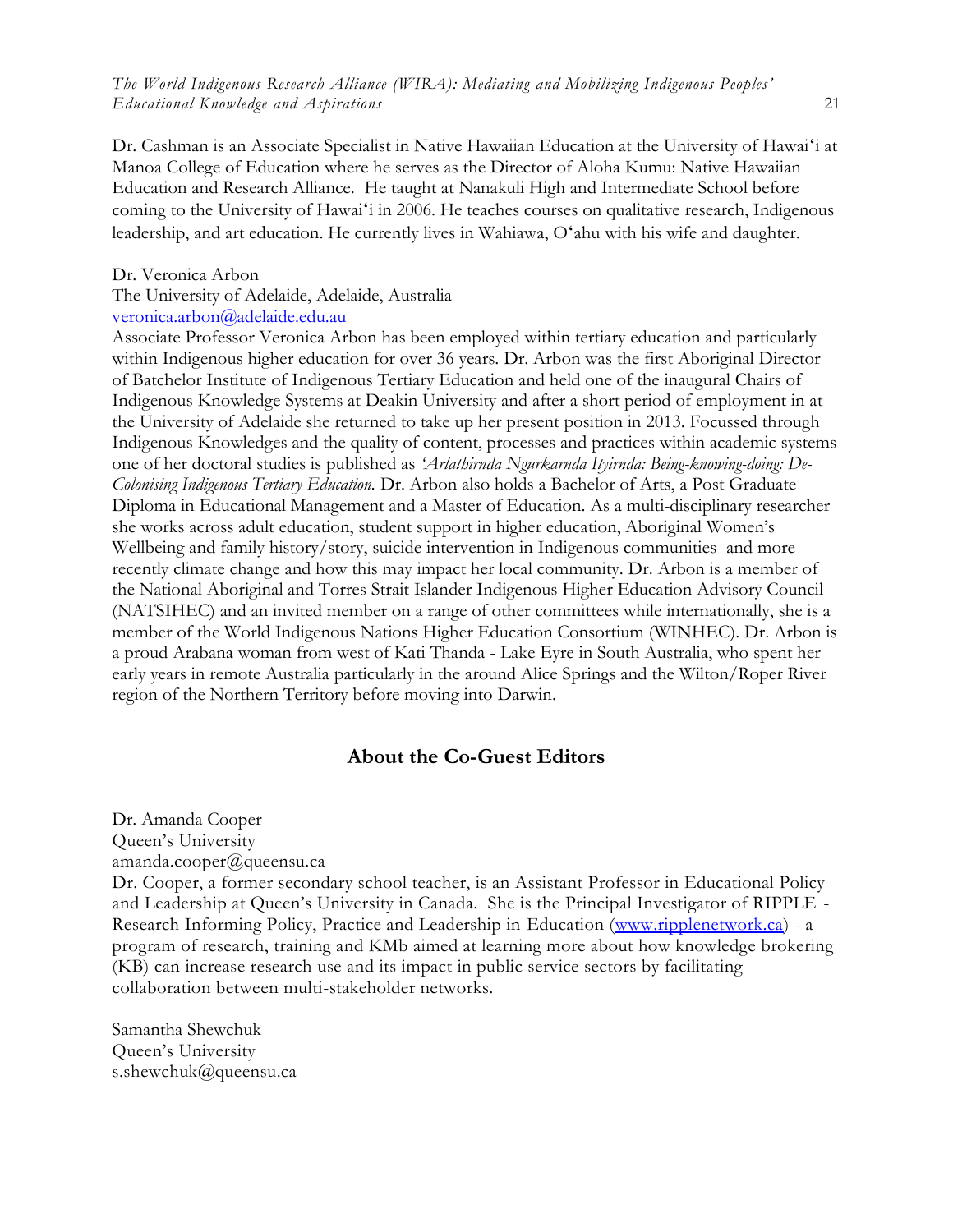Samantha Shewchuk is an elementary school teacher and a doctoral student in the Faculty of Education at Queen's University. Her research explores knowledge mobilization at the intersection of the education and child welfare sectors; more specifically, how outcomes for abused children can be improved by increasing research use in these sectors. She is the program manager of Dr. Amanda Cooper's RIPPLE program, Research Informing Policy Practice and Leadership in Education [\(www.ripplenetwork.ca\)](file:///C:/Users/Samantha%20Jo/Dropbox/001%20Queen)

# **SPECIAL ISSUE Knowledge Mobilization**

# education policy analysis archives

Volume 23 Number 120 December 7, 2015 ISSN 1068-2341

☺

SOME RIGHTS RESERVED Readers are free to copy, display, and distribute this article, as long as the work is attributed to the author(s) and **Education Policy Analysis Archives,** it is distributed for noncommercial purposes only, and no alteration or transformation is made in the work. More details of this Creative Commons license are available at

http://creativecommons.org/licenses/by-nc-sa/3.0/. All other uses must be approved by the author(s) or **EPAA**. **EPAA** is published by the Mary Lou Fulton Institute and Graduate School of Education at Arizona State University Articles are indexed in CIRC (Clasificación Integrada de Revistas Científicas, Spain), DIALNET (Spain), [Directory of Open Access Journals,](http://www.doaj.org/) EBSCO Education Research Complete, ERIC, Education Full Text (H.W. Wilson), QUALIS A2 (Brazil), SCImago Journal Rank; SCOPUS, SOCOLAR (China).

Please contribute commentaries at http://epaa.info/wordpress/ and send errata notes to Gustavo E. Fischman [fischman@asu.edu](mailto:fischman@asu.edu)

**Join EPAA's Facebook community** at<https://www.facebook.com/EPAAAAPE> and **Twitter feed** @epaa\_aape.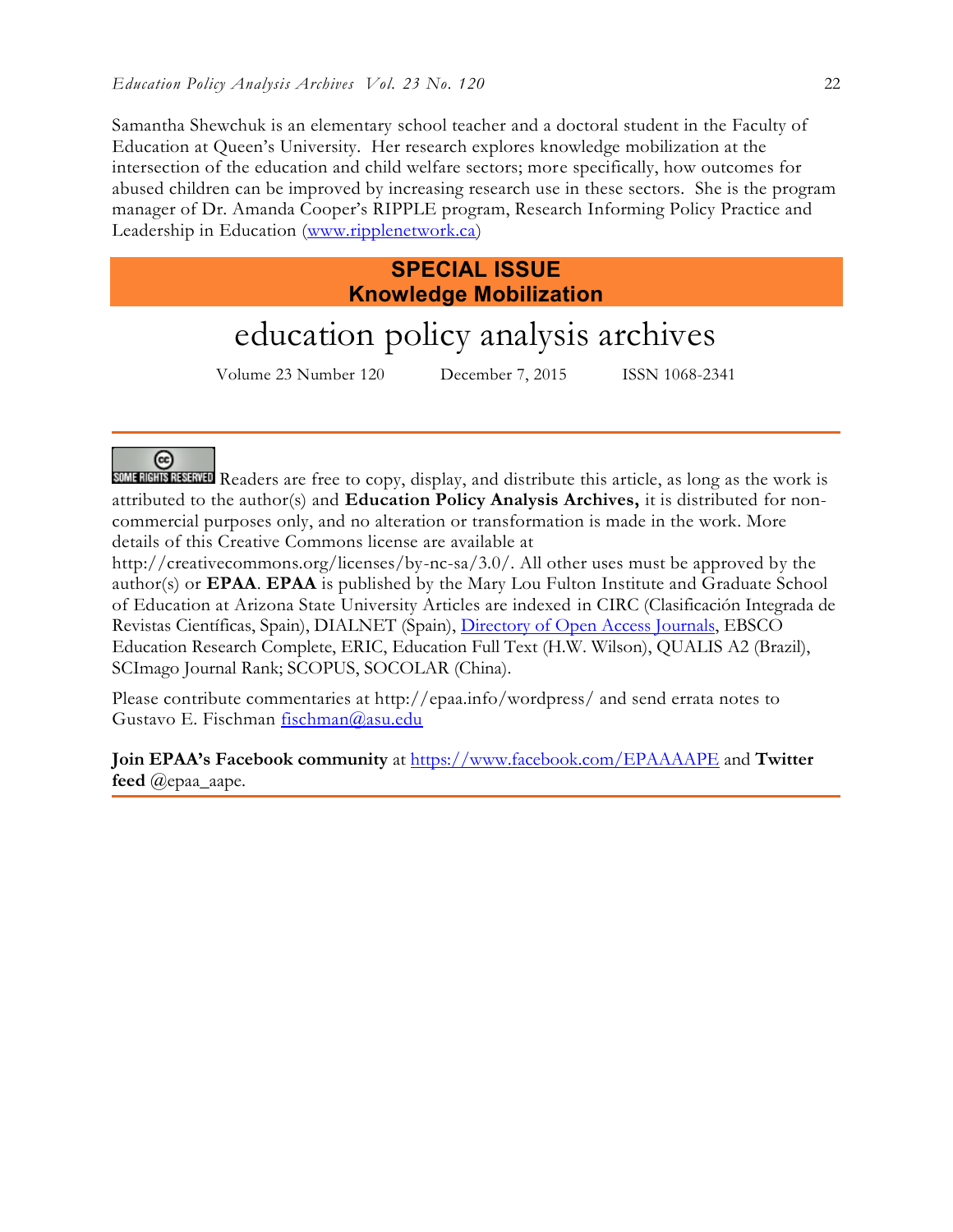## education policy analysis archives editorial board

Editor **Gustavo E. Fischman** (Arizona State University)

Associate Editors: **Audrey Amrein-Beardsley** (Arizona State University), **Rick Mintrop**, (University of California, Berkeley) **Jeanne M. Powers** (Arizona State University)

**David C. Berliner** Arizona State University **William Mathis** University of Colorado, Boulder **Robert Bickel** Marshall University **Tristan McCowan** Institute of Education, London **Eric Camburn** University of Wisconsin, Madison **Michele S. Moses** University of Colorado, Boulder **Wendy C. Chi\*** University of Colorado, Boulder **Julianne Moss** University of Melbourne **Casey Cobb** University of Connecticut **Sharon Nichols** University of Texas, San Antonio **Arnold Danzig** Arizona State University **Noga O'Connor** University of Iowa **Antonia Darder** University of Illinois, Urbana-Champaign **Linda Darling-Hammond** Stanford University **Laurence Parker** University of Illinois, Urbana-**Chad d'Entremont** Strategies for Children **Susan L. Robertson** Bristol University **John Diamond** Harvard University **John Rogers** University of California, Los Angeles **Tara Donahue** Learning Point Associates **A. G. Rud** Purdue University **Christopher Joseph Frey** Bowling Green State University **Melissa Lynn Freeman\*** Adams State College **Kimberly Scott** Arizona State University **Amy Garrett Dikkers** University of Minnesota **Dorothy Shipps** Baruch College/CUNY **Gene V Glass** Arizona State University **Maria Teresa Tatto** Michigan State University **Ronald Glass** University of California, Santa Cruz **Larisa Warhol** University of Connecticut **Harvey Goldstein** Bristol University **Cally Waite** Social Science Research Council **Jacob P. K. Gross** Indiana University **John Weathers** University of Colorado, Colorado **Eric M. Haas** WestEd **Kevin Welner** University of Colorado, Boulder **Kimberly Joy Howard\*** University of Southern California **Aimee Howley** Ohio University **Terrence G. Wiley** Arizona State University **Craig Howley** Ohio University **John Willinsky** Stanford University

**Jessica Allen** University of Colorado, Boulder **Christopher Lubienski** University of Illinois, Urbana-Champaign **Gary Anderson** New York University **Sarah Lubienski** University of Illinois, Urbana-Champaign **Michael W. Apple** University of Wisconsin, Madison **Samuel R. Lucas** University of California, Berkeley **Angela Arzubiaga** Arizona State University **Maria Martinez-Coslo** University of Texas, Arlington **Henry Braun** Boston College **Heinrich Mintrop** University of California, Berkeley **João Paraskveva** University of Massachusetts, Dartmouth Champaign **Sherman Dorn** University of South Florida **Felicia C. Sanders** The Pennsylvania State University **Janelle Scott** University of California, Berkeley

Springs **Ed Wiley** University of Colorado, Boulder

**Steve Klees** University of Maryland **Kyo Yamashiro** University of California, Los Angeles **Jaekyung Lee** SUNY Buffalo \* \* Members of the New Scholars Board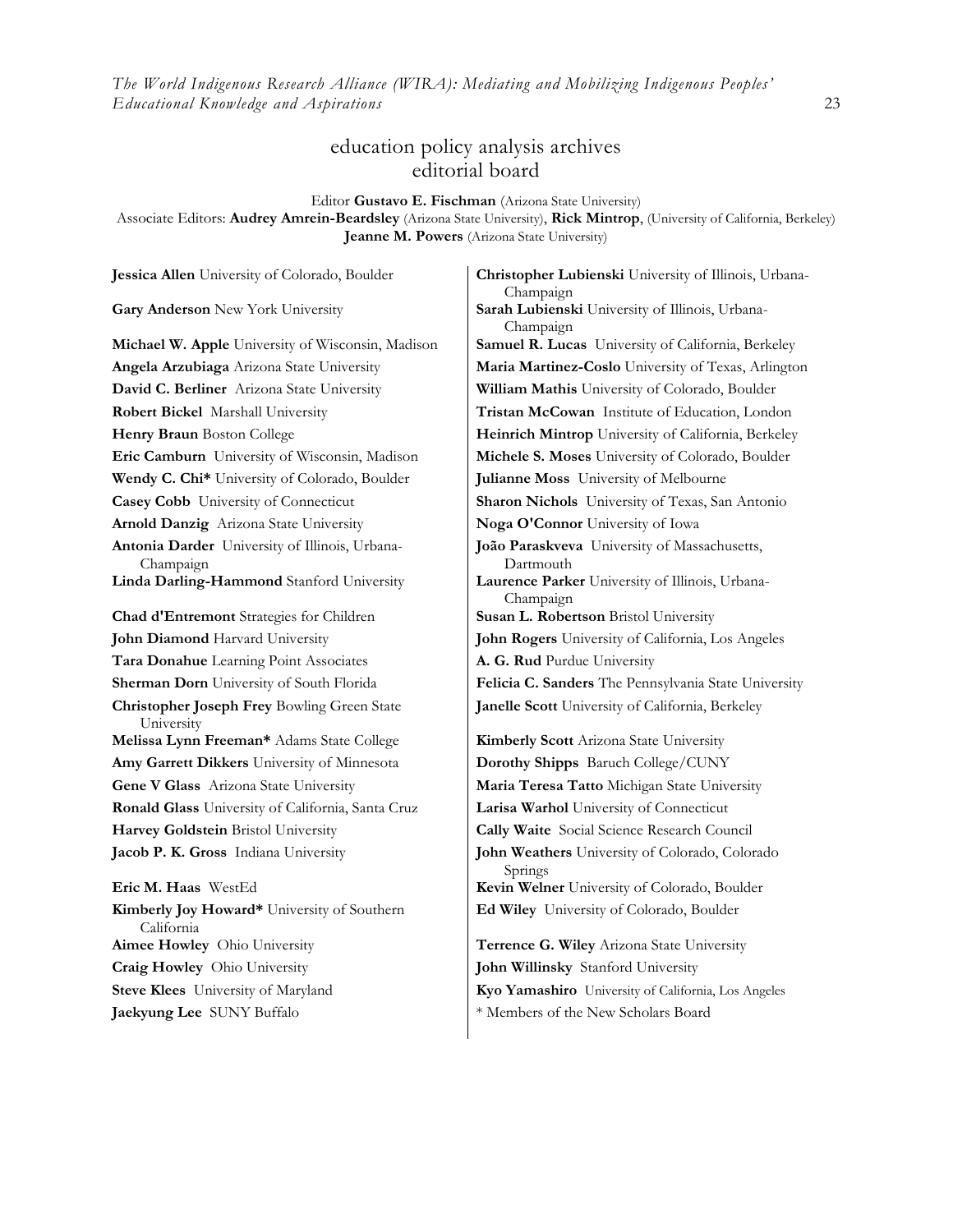# archivos analíticos de políticas educativas consejo editorial

Editor: **Gustavo E. Fischman** (Arizona State University) Editores. Asociados **Alejandro Canales** (UNAM) y **Jesús Romero Morante** (Universidad de Cantabria)

| Armando Alcántara Santuario Instituto de<br>Investigaciones sobre la Universidad y la Educación,<br>UNAM México          | Fanni Muñoz Pontificia Universidad Católica de Perú              |
|--------------------------------------------------------------------------------------------------------------------------|------------------------------------------------------------------|
| Claudio Almonacid Universidad Metropolitana de                                                                           | Imanol Ordorika Instituto de Investigaciones                     |
| Ciencias de la Educación, Chile                                                                                          | Economicas - UNAM, México                                        |
| Pilar Arnaiz Sánchez Universidad de Murcia, España                                                                       | Maria Cristina Parra Sandoval Universidad de Zulia,<br>Venezuela |
| Xavier Besalú Costa Universitat de Girona, España                                                                        | Miguel A. Pereyra Universidad de Granada, España                 |
| Jose Joaquin Brunner Universidad Diego Portales,                                                                         | Monica Pini Universidad Nacional de San Martín,                  |
| Chile                                                                                                                    | Argentina                                                        |
| Damián Canales Sánchez Instituto Nacional para la<br>Evaluación de la Educación, México                                  | Paula Razquin UNESCO, Francia                                    |
| María Caridad García Universidad Católica del Norte,<br>Chile                                                            | Ignacio Rivas Flores Universidad de Málaga, España               |
| Raimundo Cuesta Fernández IES Fray Luis de León,                                                                         | Daniel Schugurensky Universidad de Toronto-Ontario               |
| España                                                                                                                   | Institute of Studies in Education, Canadá                        |
| Marco Antonio Delgado Fuentes Universidad                                                                                | Orlando Pulido Chaves Universidad Pedagógica                     |
| Iberoamericana, México                                                                                                   | Nacional, Colombia                                               |
| Inés Dussel FLACSO, Argentina                                                                                            | José Gregorio Rodríguez Universidad Nacional de<br>Colombia      |
| Rafael Feito Alonso Universidad Complutense de                                                                           | Miriam Rodríguez Vargas Universidad Autónoma de                  |
| Madrid, España                                                                                                           | Tamaulipas, México                                               |
| Pedro Flores Crespo Universidad Iberoamericana,                                                                          | Mario Rueda Beltrán Instituto de Investigaciones sobre           |
| México                                                                                                                   | la Universidad y la Educación, UNAM México                       |
| Verónica García Martínez Universidad Juárez                                                                              | José Luis San Fabián Maroto Universidad de Oviedo,               |
| Autónoma de Tabasco, México                                                                                              | España                                                           |
| Francisco F. García Pérez Universidad de Sevilla,                                                                        | Yengny Marisol Silva Laya Universidad                            |
| España                                                                                                                   | Iberoamericana, México                                           |
| Edna Luna Serrano Universidad Autónoma de Baja<br>California, México                                                     | Aida Terrón Bañuelos Universidad de Oviedo, España               |
| Alma Maldonado Departamento de Investigaciones<br>Educativas, Centro de Investigación y de Estudios<br>Avanzados, México | Jurjo Torres Santomé Universidad de la Coruña,<br>España         |
| Alejandro Márquez Jiménez Instituto de<br>Investigaciones sobre la Universidad y la Educación,<br>UNAM México            | Antoni Verger Planells University of Amsterdam,<br>Holanda       |
| José Felipe Martínez Fernández University of                                                                             | Mario Yapu Universidad Para la Investigación                     |
| California Los Angeles, USA                                                                                              | Estratégica, Bolivia                                             |